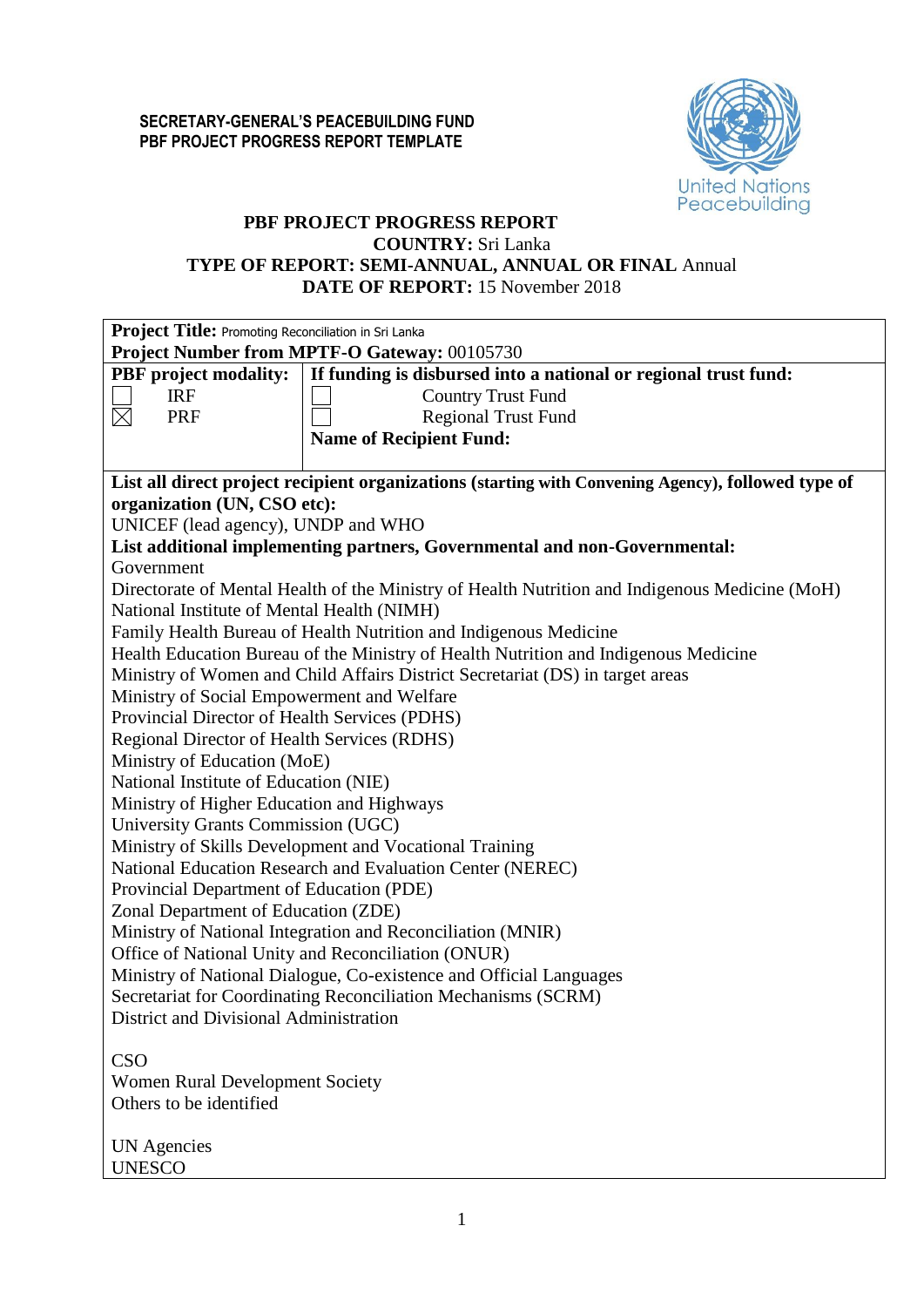| Project commencement date <sup>1</sup> : April 2017                                                                                                                                             |
|-------------------------------------------------------------------------------------------------------------------------------------------------------------------------------------------------|
| <b>Project duration in months:</b> <sup>2</sup> 29 months                                                                                                                                       |
|                                                                                                                                                                                                 |
| Does the project fall under one of the specific PBF priority windows below:                                                                                                                     |
| Gender promotion initiative                                                                                                                                                                     |
| Youth promotion initiative                                                                                                                                                                      |
| Transition from UN or regional peacekeeping or special political missions                                                                                                                       |
| Cross-border or regional project                                                                                                                                                                |
| Total PBF approved project budget* (by recipient organization):                                                                                                                                 |
| <b>UNICEF: \$700,000</b>                                                                                                                                                                        |
| UNDP : \$600,000                                                                                                                                                                                |
| WHO : $$300,000$                                                                                                                                                                                |
| $\cdot$ \$                                                                                                                                                                                      |
| Total: 1,600,000                                                                                                                                                                                |
| *The overall approved budget and the release of the second and any subsequent tranche are conditional and subject to PBSO's<br>approval and subject to availability of funds in the PBF account |
| How many tranches have been received so far: 1                                                                                                                                                  |
| <b>Report preparation:</b>                                                                                                                                                                      |
| Project report prepared by: UNICEF                                                                                                                                                              |
| Project report approved by: Respective Agency Representatives and Resident Coordinator                                                                                                          |
| Did PBF Secretariat clear the report: Yes                                                                                                                                                       |
| Any comments from PBF Secretariat on the report:                                                                                                                                                |
| Has the project undertaken any evaluation exercises? Please specify and attach: N/A                                                                                                             |

<u>.</u>

<sup>&</sup>lt;sup>1</sup> Note: commencement date will be the date of first funds transfer.

<sup>&</sup>lt;sup>2</sup> Maximum project duration for IRF projects is 18 months, for PRF projects  $-36$  months.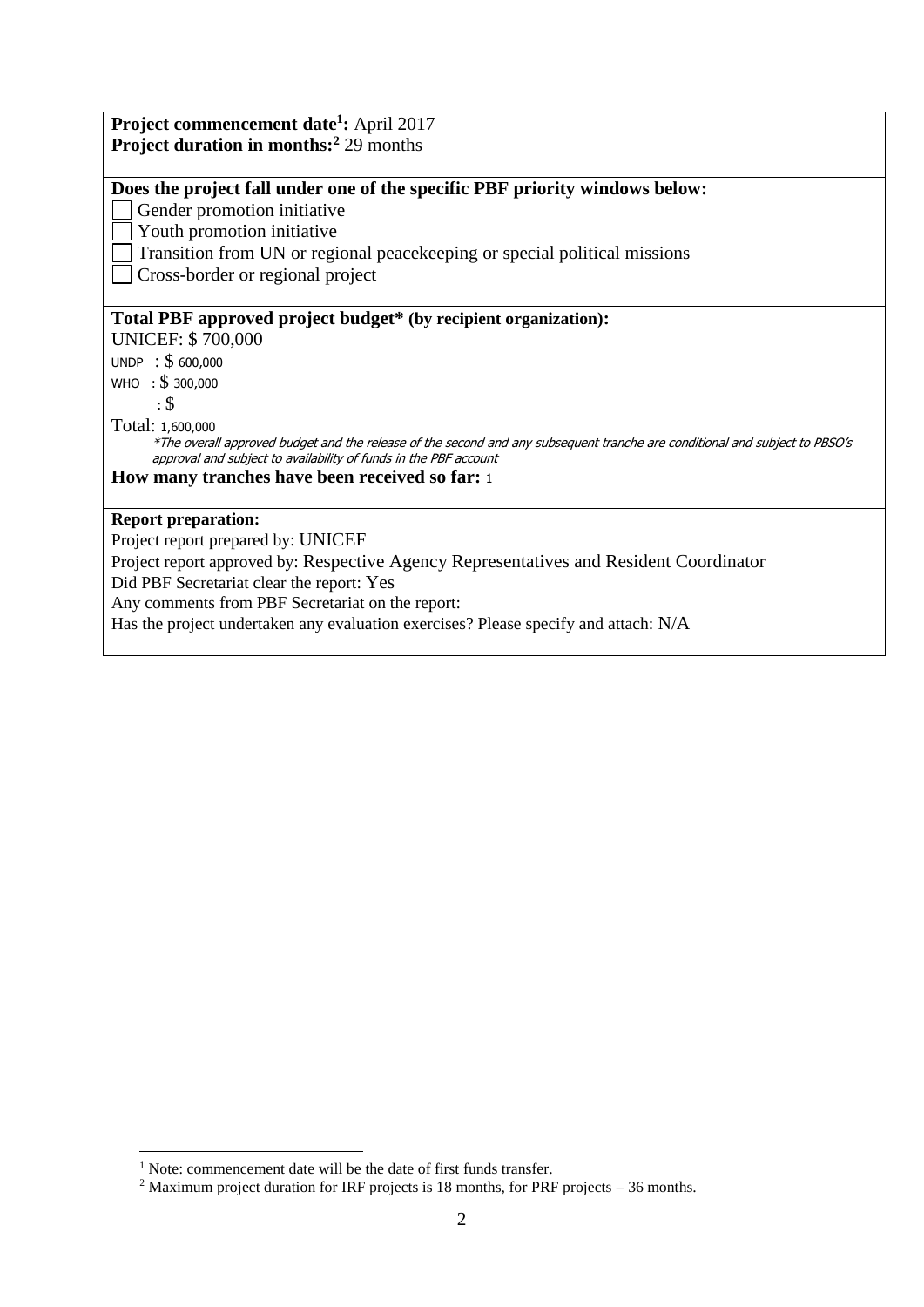## *NOTES FOR COMPLETING THE REPORT:*

- *Avoid acronyms and UN jargon, use general / common language.*
- *Be as concrete as possible. Avoid theoretical, vague or conceptual discourse.*
- *Ensure the analysis and project progress assessment is gender and age sensitive.*

## **PART 1: RESULTS PROGRESS**

## **1.1 Overall project progress to date**

Briefly explain the **status of the project** in terms of its implementation cycle, including whether all preliminary/preparatory activities have been completed (1500 character limit):

Following the completion of an extensive preparatory phase, the project is currently in its implementation phase. The project commenced with a series of strategic consultations to identify priority interventions and timelines together with key stakeholders, including relevant ministries, state and non-state institutions, development partners and civil society organisations.The education and psychosocial components of this project are structured at national and sub-national levels and conducted jointly with line ministries such as the Ministry of Education (MoE) and Ministry of Health (MoH). Although structural changes at ministry level caused delays, continuous interaction with key technical staff have helped moving forward with implementation – which led to achieving major milestones such as roll-out of the 1) national study on ragging, sexual and gender-based violence in universities and 2) Manohari programmes at community-level.

However, changes in Government priorities, including changes in Parliament representation have significantly impacted progress under Outcome 1. This meant the project had to continuously adapt, re-conceptualize and re-programme interventions. While this helped maintain progress, the recent unforeseen changes in the Government are likely to have further impacts, particularly on project components with the Office for National Unity and Reconciliation (ONUR) and the Sri Lanka Rupavahini Corporation - the state media partner.

Given the recent/current political/peacebuilding/ transition situation/ needs in the country, has the project been/ does it continue to be **relevant** and well placed to address potential conflict factors/ sources of tensions/ risks to country's sustaining peace progress? Please illustrate. If project is still ongoing, are any adjustments required? (1500 character limit) As stated in the semi-annual report, Sri Lanka witnessed a spate of communal violence over a misunderstanding in certain parts of the country in March 2018. This highlighted the need for continued efforts to foster reconciliation and sustain peace. Moreover, the current political crisis in the country with respect to: the change of Prime Minister, subsequent cabinet reshuffle, the international call on the Government to pursue concrete steps towards reconciliation, transitional justice and non-recurrence of conflict; reaffirms the relevancy of this project.Through this project, the implementing agencies are able to support key actions to sustain the reconciliation discourse in the country and address issues that act as conflict triggers. However, there is a need for the project to be flexible and able to adapt its interventions as needed. For instance, the need to establish parallel structures to promote peace dialogue was identified. More focus is also needed on the promotion of peaceful coexistence through education and access to psychosocial support, which have become of paramount importance in the current situation.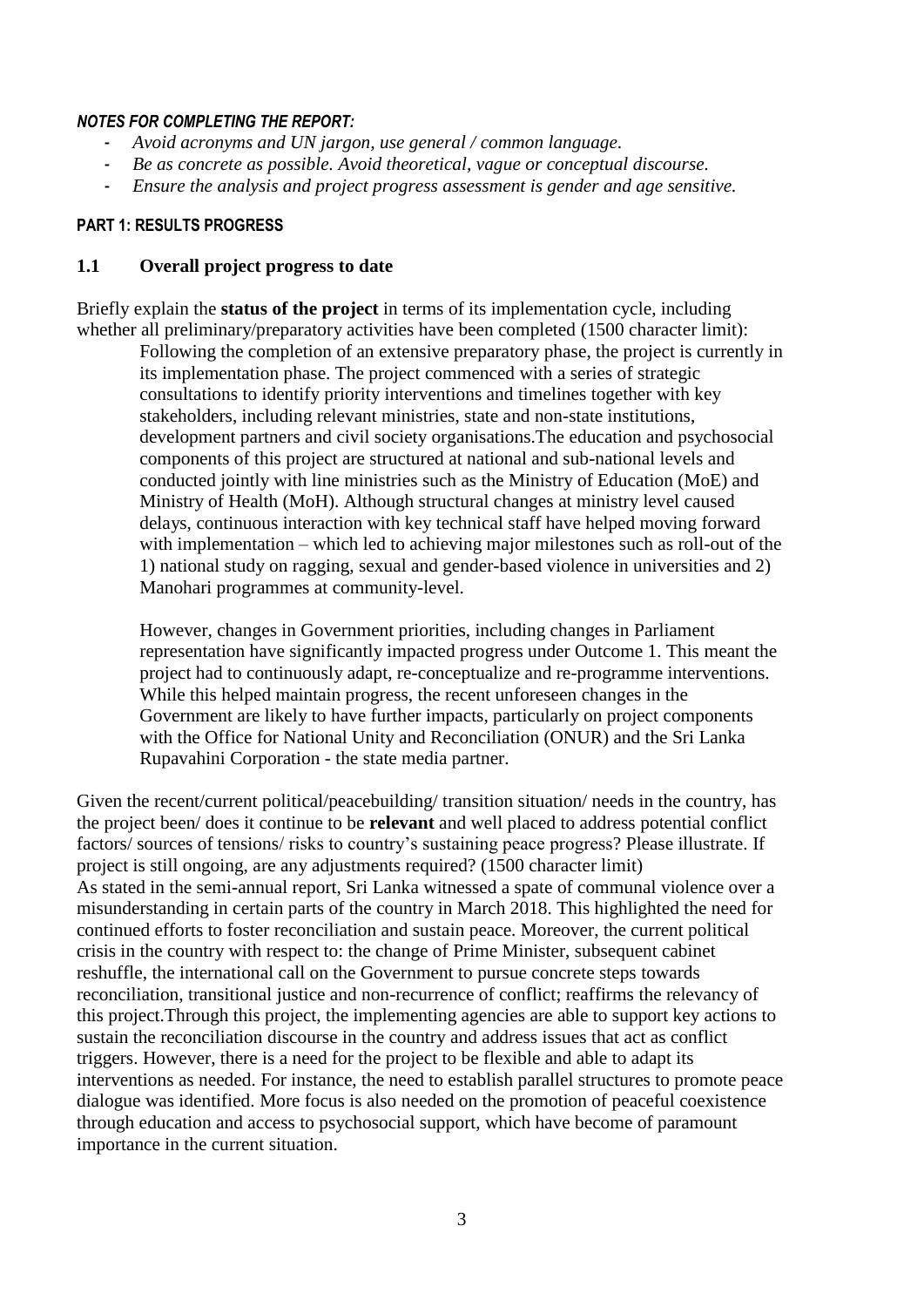In a few sentences, summarize **what is unique/ innovative/ interesting** about what this project is trying/ has tried to achieve or its approach (rather than listing activity progress) (1500 character limit).

The project incorporates innovative and interesting features under all three outcomes. Under Outcome 1, the project uses technology tools to support conflict prevention and early warning. This is done through monitoring social media trends and messages, with a view to providing partners with simple tools to track incidents on their own and undertake conflict prevention using data and foresight. Under Outcome 2, the approach of using the education curricular as a means of addressing deep-rooted attitudes and practices and promoting social cohesion has proved to be more meaningful and sustainable than the symbolic events and exchange programmes that had been conducted on an ad-hoc basis in the past. Further, the project combined different, but equally important, themes of peace education and conflict prevention into one integrated approach to promote social inclusion and conflict prevention among students. Under Outcome 3, an interesting feature has been the local adaptation of a HBO documentary that discusses suicide prevention and mental health using humour, which provided an opportunity to facilitate stigma-free dialogue on mental health. Another innovative feature was the integration of Mental Health and Psychsocial Support (MHPSS) into the UNDP-organized Youth Social Innovation Challenge - a joint venture which gave young people an opportunity to provide innovative solutions to building an online platform that is accessible to people in need of MHPSS.

Considering the project's implementation cycle, please **rate this project's overall progress towards results to date**: on track

In a few sentences summarize **major project peacebuilding progress/results** (with evidence), which PBSO can use in public communications to highlight the project (1500 character limit):

Outcome 1: The project with the Sri Lanka Rupavahini Corporation made significant gains through a series of programmes targeting producers, particularly on issues related to the media's role on reconciliation. This pilot project received great interest and raised demand among other state media.

Outcome 2: The University Grants Commission (UGC), with support from UNESCO and UNICEF, have initiated the first-ever system-wide study on the 'Issues of Ragging, Sexual and Gender-based Violence (SGBV) in Sri Lankan Universities'. The study findings will inform the development of an overarching policy framework to promote violence-free environments and build social cohesion competencies among university students. At school level, UNICEF and the Northern, Central and Uva Provincial Departments of Education are training teachers in targeted schools on positive classroom management to promote a more conducive and collaborative learning environment. The findings from this pilot project could feed into ongoing advocacy efforts to end corporal punishment and scale-up strategies across schools. Outcome 3: WHO has successfully rolled-out the community violence prevention programme 'Manohari' in two districts, with 64 community professionals and leaders trained. Quarterly multi-stakeholder review meetings were conducted to monitor and assess progress at the regional levels. Further, the National Prevalence Study on Mental Health is underway with technical inputs from experts in this field.

In a few sentences, explain how the project has made **real human impact**, that is, how did it affect the lives of any people in the country – where possible, use direct quotes that PBSO can use in public communications to highlight the project (1500 character limit):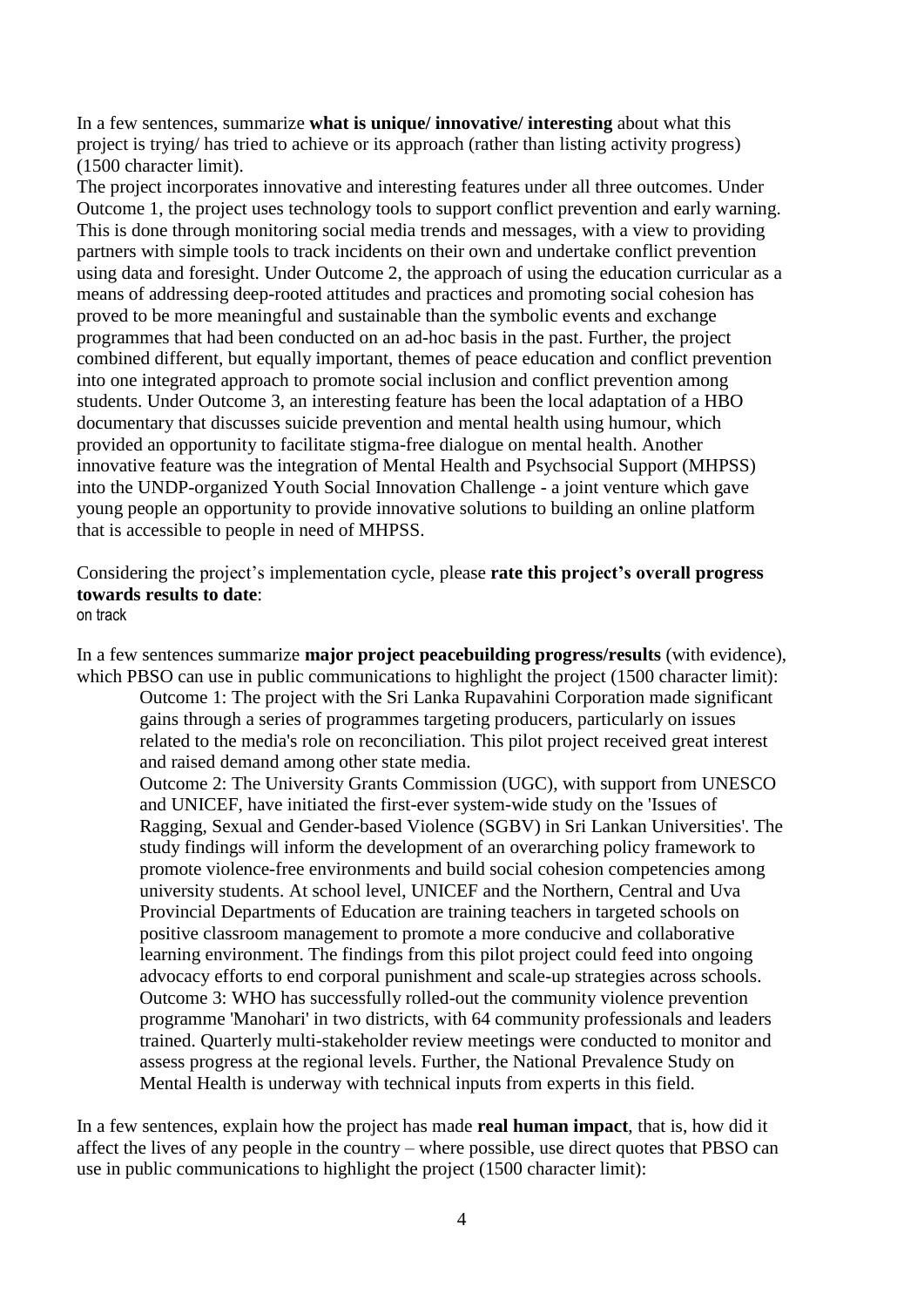Karunasena, the principal of Allegama school, Diyathalawa, stated that the 'Positive Classroom Management' (PCM) programme has been an eye-opener for changing disciplinary measures in his school. 'All the teachers and I believed that physical punishment is the only way to discipline students. Some parents encourage us to beat the children too. This programme has been instrumental in helping teachers adapt positive disciplining techniques using co and extra-curricular activities, which increased student attendance rates', he further added. The PBF-supported PCM programme in Uva Province has trained over 300 principals and teachers on positive disciplining techniques, while highlighting the consequences of corporal punishment on the physical, social and emotional well-being of students.

Karunarathne is a Community Psychiatric Nurse from Monaragala district who underwent the 'Manohari' programme. He stated that the programme changed his outlook towards MHPSS. 'When I entered I felt I knew everything, including what communities needed, but now I understand the value of community empowerment and facilitating the community to solve problems' Manohari is a community-based violence prevention programme that uses a participatory, self-reflective approach with the purpose of supporting communities to promote positive behavioral change in face of stressful situations. So far, over 64 individuals have been trained under this project.

If the project progress assessment is **on-track**, please explain what the key **challenges** (if any) have been and which measures were taken to address them (1500 character limit). The project faced critical challenges during the reporting period. Most recently, changes in line ministries and key officials have caused delays in/cancellation of certain planned activities and will continue to be a challenge going forward. To mitigate this, the UN agencies will continue to work with technical counterparts on project activities, while advocating at higher level for continued commitment to project objectives. In the education sector, the initial plan to work with the National Institute of Education (NIE) on the integration of social cohesion and peace education into the Civic Education subject has now shifted focus towards other subjects, such as languages. This caused delays in implementation, however progress has been made in clearly defining the strategy going forward, including the promotion of social skills through languages and strengthen the delivery of Civic Education using project based teaching-learning and ICT platforms. Another challenge is related to the slow implementation of the National Prevalence Study on Mental Health. This is mainly due to the sensitive nature of the study, and the time needed to follow processes and initiate the ground work. To address this, WHO brought in international expertise from the WHO Collaborating Center that had conducted a similar study in India.The knowledge sharing is expected to prepare the team to better understand the purpose of such studies and intricacies of execution to ensure a quality final product.

If the assessment is **off-track**, please list main reasons/ **challenges** and explain what impact this has had/will have on project duration or strategy and what **measures** have been taken/ will be taken to address the challenges/ rectify project progress (1500 character limit):

Please attach as a separate document(s) any materials highlighting or providing more evidence for project progress (for example: publications, photos, videos, monitoring reports, evaluation reports etc.). List below what has been attached to the report, including purpose and audience. Annexure 1 - Images from the project

Annexure 2 - Articles from the project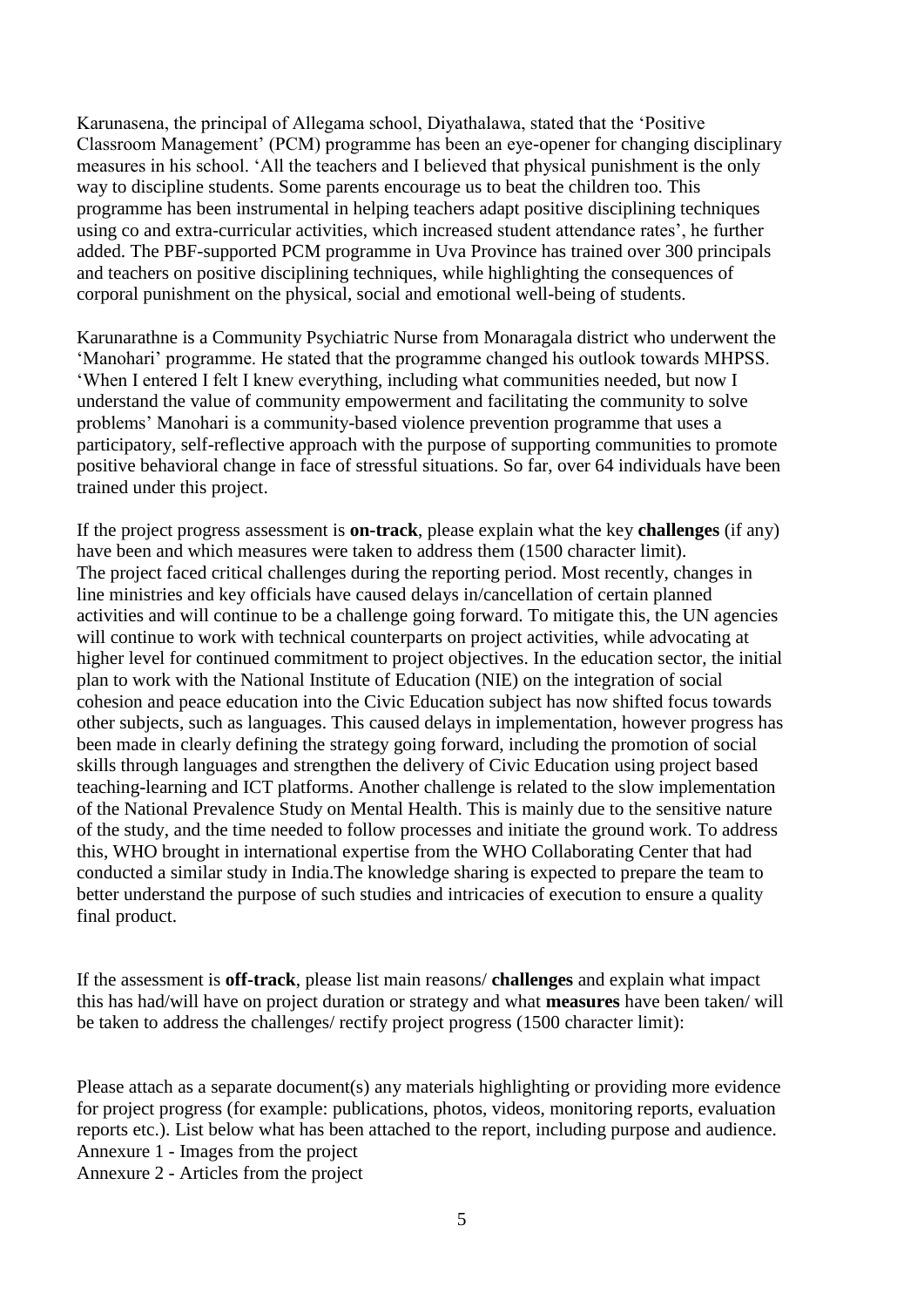## **1.2 Result progress by project outcome**

*The space in the template allows for up to four project outcomes. If your project has more approved outcomes, contact PBSO for template modification.*

**Outcome 1:** Processes and mechanisms promoting social cohesion and conflict prevention, including through dialogue and early warning, institutionalized at national and sub-national levels.

#### **Rate the current status of the outcome progress: on track**

**Progress summary:** *Describe main progress under this Outcome made during the reporting period (for June reports: January-June; for November reports: January-November; for final reports: full project duration), including major output progress (not all individual activities). If the project is starting to make/ has made a difference at the outcome level, provide specific evidence for the progress (quantitative and qualitative) and explain how it impacts the broader political and peacebuilding context. Where possible, provide specific examples of change the project has supported/ contributed to as well as, where available and relevant, quotes from partners or beneficiaries about the project and their experience. (3000 character limit)?* 

The planned interventions under Outcome 1 have been impacted repeatedly due to political factors. Several initiatives that were planned and/or finalised at the onset were delayed or cancelled due to shifting Government priorities and cabinet reshuffles that removed certain ministries and key players within ministries who were instrumental in taking forward a number of initiatives. These changes took place following the defeat of the Government at the local elections held in February 2018, heralding a shift in focus from a reconciliation and reforms agenda to consolidation of power to face the presidential and general elections. Some of the project components that were cancelled at that stage include the creation of a common policy platform for dialogue on reconciliation at the national level, and the roll out of a reconciliation score card through the former Ministry of National Integration and Reconciliation. Similarly, a series of symposiums aimed at bringing practitioners and academics together to discuss creative solutions to nation building, were cancelled.

As such, there was a need to reconvene with fresh stakeholders to take forward initiatives. Following reprogramming, the project got back on track, however, recent changes in the Government at national level, may once again have significant negative impacts in the future particularly in relation to work being undertaken with partners such as ONUR and the state media. Despite these challenges, UNDP is currently working on the roll out of a conflict sensitivity and social cohesion course for all fresh recruits to the Sri Lankan Administrative Service. This mandatory course will serve as a useful foundation for the public sector to be able to address the needs of the communities they serve equitably and also mediate conflict. In addition, fresh negotiations were undertaken with ONUR and Civil Society Organisations (CSOs) to build dialogue and conflict resolution and early warning platforms in selected districts. A programme initiated with Rupavahini Corporation (Sri Lanka's national television media house) to provide conflict sensitivity training to staff to improve reconciliation-focused media programming and outreach also saw several gains with calls for extending the pilot coming from other media institutions. UNDP also began a pilot on social media monitoring to feed into a conflict early warning mechanism with the aim of eventually providing these skills to CSOs and networks working on the ground to undertake conflict mitigation work in a manner driven by data and foresight. An agreement was also reached with the Ministry of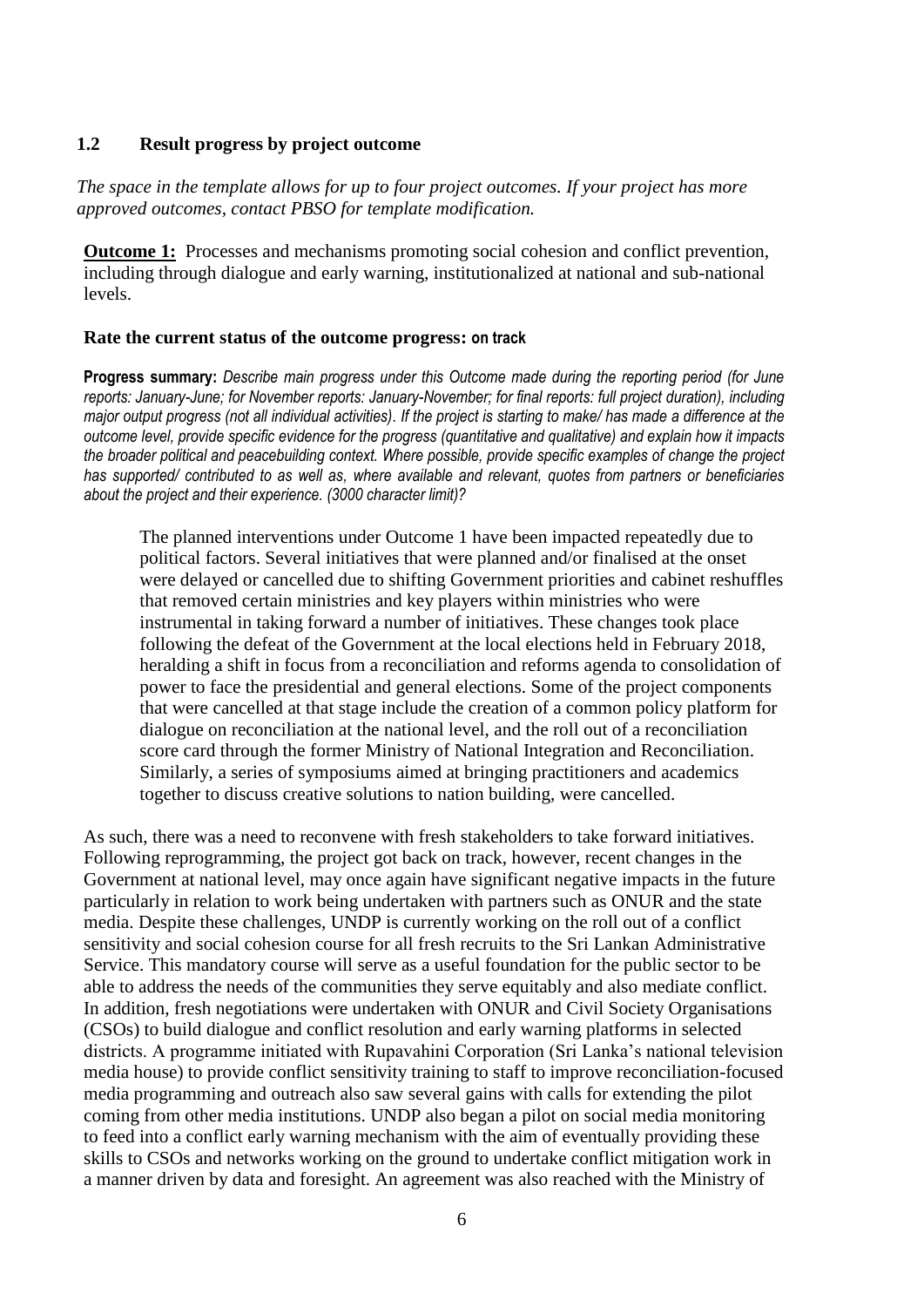Resettlement to support an innovative entrepreneurial livelihood model for ex-combatants, to improve their living conditions but also prevent recidivism.

**<u>Outcome 2:</u>** Education system supports inter-personal and inter-group understanding and interaction among teachers, students, parents and communities.

#### **Rate the current status of the outcome progress: on track**

#### **Progress summary:** *(see guiding questions under Outcome 1)*

In-line with the joint strategy by UNICEF and UNESCO in promoting conducive learning environments for students in state universities, the UGC is currently conducting a national study on the 'Issues of Ragging and SGBV in Sri Lankan Universities'. The study aims to identify prevalence and existing policies/systems to report and address ragging and SGBV in universities. This system-wide study also looks at issues faced by academic and non-academic staff in state universities. The findings will help develop policy guidelines that will create a macro framework to promote violence-free environments, while universities will be expected to propose their own measures at university-level. Further, the project supports strengthening the monitoring framework around issues of ragging and SGBV and related data management at central and local levels.

Learnings from the initial pilot on promoting positive classroom management in the Northern Province helped the Provincial Departments of Education and UNICEF to scale up the project to promote conducive and collaborative learning environments in targeted schools in the North, Central and Uva provinces. Through the scale-up of the project, a provincial governance mechanism will be established to provide oversight and guidance to work in this area, and the wider school community will be engaged to promote violence-free learning environments in schools. Subsequent to a mapping of current disciplinary practices administered in schools through a multi-sectoral team comprised of education, health and child protection experts, the project is now in the process of developing positive disciplinary techniques through provincial resource teams. It also involves sensitization of school communities on the consequences of bullying and violent behaviour on students and strengthening of school capacities to promote a culture of peace in schools by working with School Development and Disciplinary Committees. In addition, UNICEF, together with the Ministry of Education and the Ministry of Women and Child Affairs have commissioned a survey on the knowledge, attitudes and practices on bullying in schools to help generate evidence and support advocacy towards a national strategy to combat bullying in schools.

In curricula related work, the NIE, with UNICEF's support, has developed a strategy to promote social cohesion and civic values through language and social sciences subjects. This will incorporate practical activity-based teaching/learning methods into the curricula framework. For Civic Education, UNICEF has developed an innovative project that promotes collaboration and communication among students using IT as a platform. To pilot this, schools have been identified through the Provincial Departments of Education in the North, North, East, Central and Uva provinces. Currently, UNICEF is in the process of establishing a partnership with a privatesector company for IT related technical support.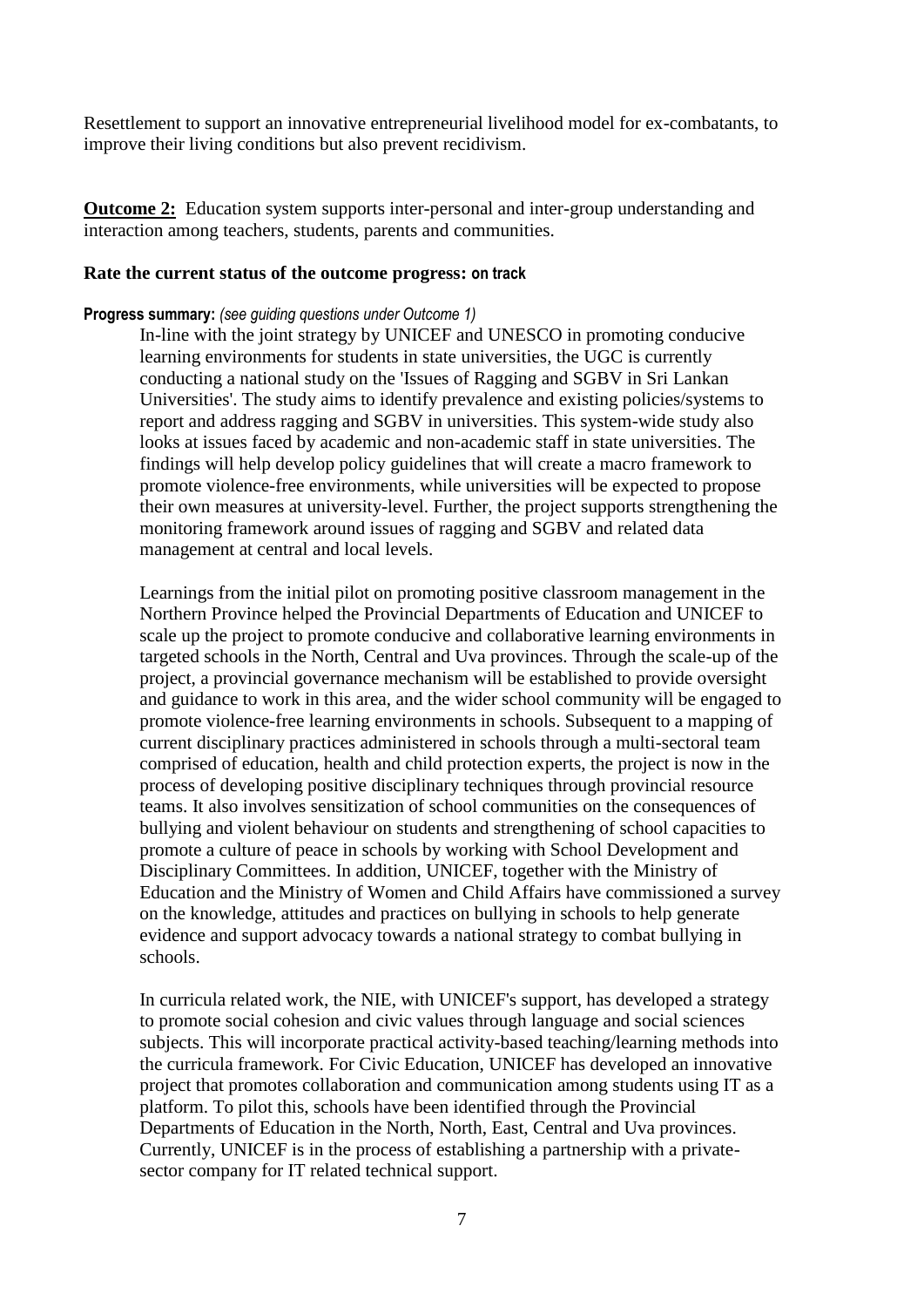**Outcome 3:** Conflict-related mental health issues are addressed to reduce inequalities and promote greater civic engagement in reconciliation processes.

## **Rate the current status of the outcome progress: on track**

## **Progress summary:** *(see guiding questions under Outcome 1)*

With the support of the Directorate of Mental Health (MOH), Provincial and Regional Health Directors and committed community health staff, majority of the planned interventions are progressing on track. The innovative 'Manohari' programme has thus far trained 64 personnel who are currently conducting programmes in their communities. With the establishment of the Office of the Missing Persons and the hearings conducted by this Office, the training of mental health professionals on the basic skills of mental wellbeing was a timely intervention. The project is also continuing its support to the country's first Prevalence Study on Mental Health led by the Ministry of Health to strengthen evidence-based practices in psychosocial support. As such, Professor Gururaj Gopalakrishna, lead researcher of the recently concluded mental health prevalence study in India visited to share his expertise and guidance with the Sri Lankan team. Professor Gururaj and his team from NIMHANS has pledged continued support and facilitated an onsite experiential visit for the local team at the Indian Research Centre. Suicide and self-harm is one of the major MHPSS concerns in the country, for which the project launched diverse programmes. One of the unique interventions was the support given to the local adaptation of the HBO play 'Ever Brilliant Thing' by Duncan Macmillan, which used humour and daily experiences to create an interactive dialogue around suicide, self-harm and mental health in general. Such activities were able to transcend the social stigma and reach out to the public. As reporting of suicide in the media plays a crucial role in reducing copycat suicides, the project also localized WHO's suicide reporting guidelines and made it available in both local languages. Further support was given to the College of Psychiatrists to conduct media awareness sessions participated by over 100 personnel. At the national level, the project is supporting the MOH in the development of the suicide prevention action plan, a National Suicide Registry and a hospital-based suicide attempt surveillance system which will be piloted in the targeted project districts, contributing to the district-based plan. The focus on mental health and psychosocial support in Sri Lanka is increasing, as demonstrated by the MOH mandating all districts to conduct quarterly Mental Health Review meetings with participation from officials of the central ministry. This selfinitiative by the MOH is commendable and brings together service providers from various sectors to discuss the progress and challenges faced at the district level. WHO also attends these meetings and, in targeted districts, the project interventions are discussed and monitored thereby increasing ownership by district officials. Recognition has been given by MOH officials that the PBF activities has been instrumental in highlighting MHPSS in the districts and enabling the piloting of new interventions.

## **Outcome 4:**

## **Rate the current status of the outcome progress: Please select one**

**Progress summary:** *(see guiding questions under Outcome 1)* 

## **1.3 Cross-cutting issues**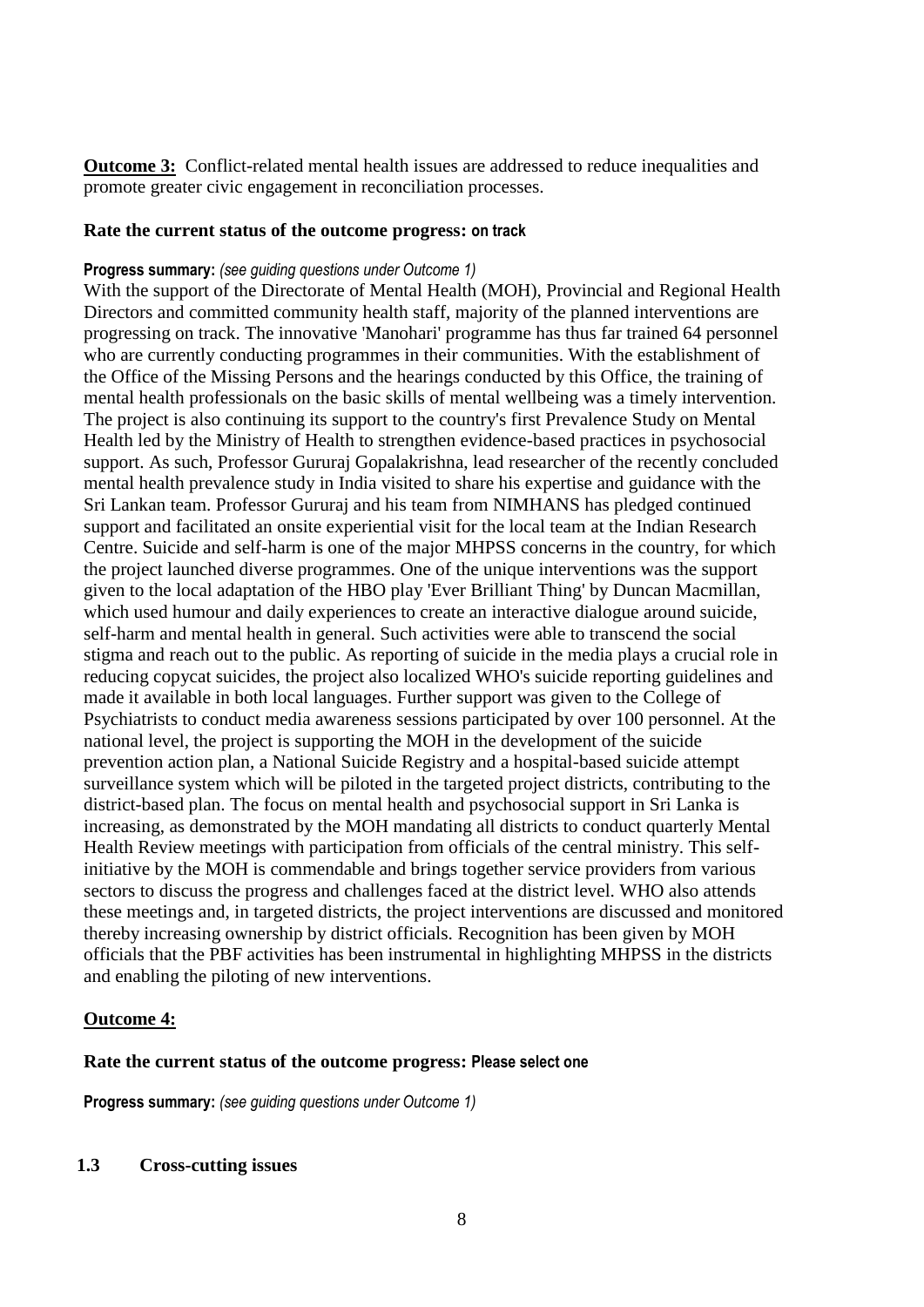| <b>National ownership:</b> How has the    | To enhance national ownership, the PBF board has              |
|-------------------------------------------|---------------------------------------------------------------|
| national government demonstrated          | established an Oversight Committee comprised of               |
| ownership/commitment to the project       | representatives from relevant Government entities.            |
| results and activities? Give specific     | Particularly for Outcome 1, national ownership continues      |
| examples. (1500 character limit)          | to be paramount. However, changing priorities have made       |
|                                           | securing this a challenge. UNDP has had to push for           |
|                                           | implementation of actions that were previously committed      |
|                                           | to by both parties. The recent change in Government and       |
|                                           | the ongoing claims of legitimacy from both sides might        |
|                                           | have an impact on reconciliation and reforms related work     |
|                                           | in the future. Under Outcome 2, the Government at all         |
|                                           | levels have recognized education as a key factor in peace     |
|                                           | and nation building processes. This has been evident in the   |
|                                           | UGC spear-heading the on-going study on issues of             |
|                                           | ragging and SGBV in universities and its commitment by        |
|                                           | forming a technical team to govern and guide the process.     |
|                                           | Similarly, the Education Departments in the target            |
|                                           | provinces have demonstrated interest and willingness to       |
|                                           | promote conducive learning environments in schools,           |
|                                           | thereby challenging social norms related to corporal          |
|                                           | punishment. For Outcome 3, the Ministry of Health,            |
|                                           | Nutrition and Indigenous Medicine, as the main                |
|                                           | counterpart for mental health and psychosocial                |
|                                           | interventions, is fully supporive of the project, as can be   |
|                                           | seen in its allocation of a full-time person for data         |
|                                           | management. Further, the National Authority of Tobacco        |
|                                           | and Alcohol is directly implementing the alcohol abuse and    |
|                                           | tobacco prevention interventions.                             |
| Monitoring: Is the project M&E plan on    | Overall, the delayed start and the extended preparatory       |
| track? What monitoring methods and        | phase have led to slight revisions to the indicators and      |
| sources of evidence are being/have been   | targets of the results framework. Specifically, under         |
| used? Please attach any monitoring-       | Outcome 1, some interventions had to be adapted and           |
| related reports for the reporting period. | reprogrammed to remain relevant in the country context.       |
| (1500 character limit)?                   | This has been done in coordination with the implementing      |
|                                           | agencies and in consultation with the PBSO secretariat. For   |
|                                           | Outcome 2, due to gaps in the availability of qualitative     |
|                                           | data in education, the project has incorporated a baseline    |
|                                           | and end line survey into every intervention component.        |
|                                           | Under Outcome 3, the project aims to directly link the data   |
|                                           | collection to the regular data collection methodologies       |
|                                           | used by the state sector. For example, most of the primary    |
|                                           | level data is collected by the Public Health Midwives         |
|                                           | (PHMs) in the country so this project uses the same           |
|                                           | approach for its community-level data collection.             |
|                                           |                                                               |
|                                           | While each agency has its own monitoring mechanisms in        |
|                                           | place, the project also undertakes joint monitoring           |
|                                           | activities to ensure linkages across interventions and        |
|                                           | support identification of joint solutions for constraints, if |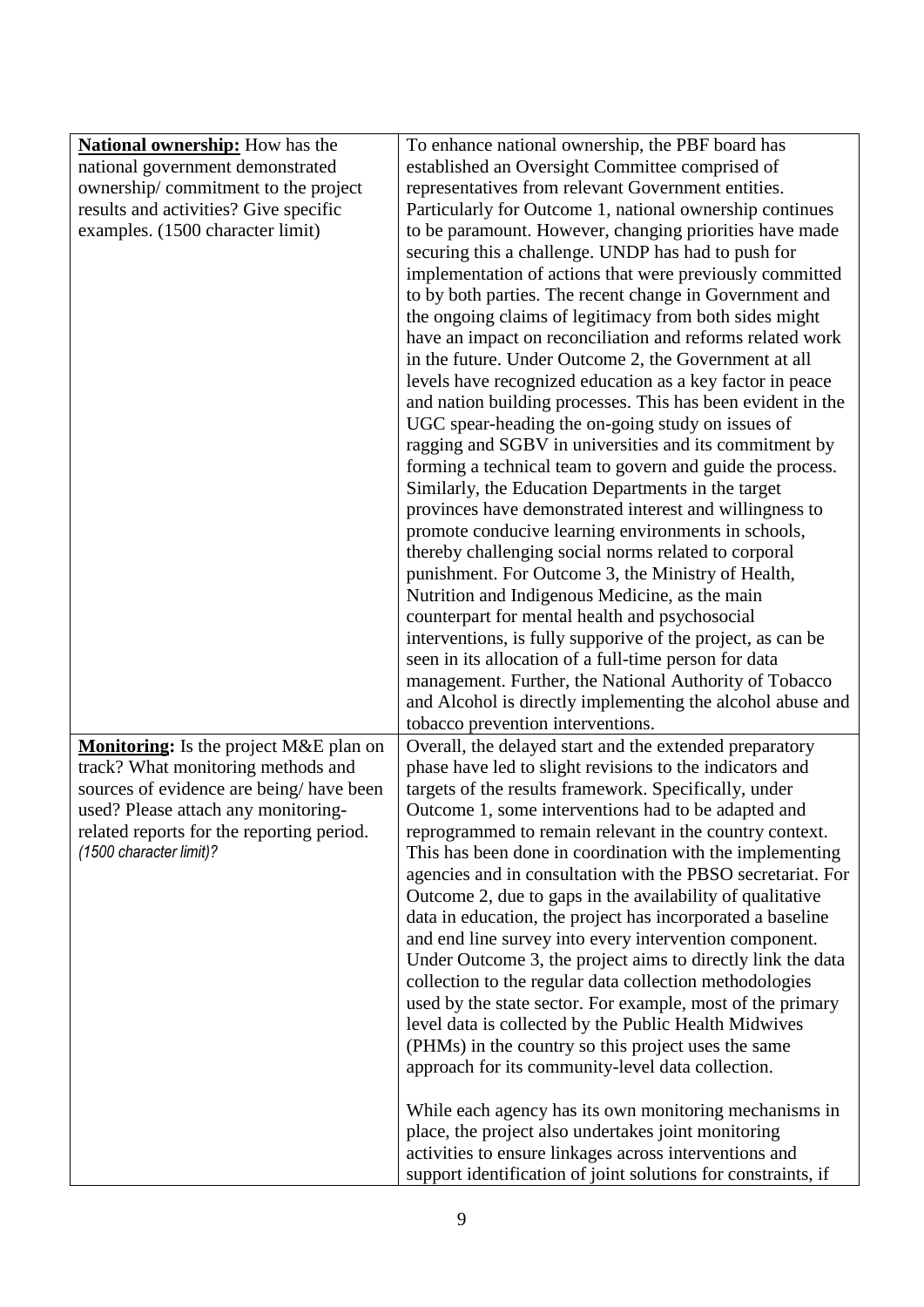| <b>Evaluation:</b> Provide an update on the<br>preparations for the external evaluation<br>for the project, especially if within last 6<br>months of implementation or final report.<br>Confirm available budget for evaluation.<br>(1500 character limit)                                      | any. In addition, progress review meetings with<br>implementing partners are conducted on a regular basis and<br>meeting minutes are documented to track follow up<br>actions.<br>The project will ensure sufficient funds are set aside for a<br>joint end-project evaluation.                                                                                                                                                                                                                                                                                                                                                                                                                                                            |
|-------------------------------------------------------------------------------------------------------------------------------------------------------------------------------------------------------------------------------------------------------------------------------------------------|--------------------------------------------------------------------------------------------------------------------------------------------------------------------------------------------------------------------------------------------------------------------------------------------------------------------------------------------------------------------------------------------------------------------------------------------------------------------------------------------------------------------------------------------------------------------------------------------------------------------------------------------------------------------------------------------------------------------------------------------|
| Catalytic effects (financial): Did the<br>project lead to any specific non-PBF<br>funding commitments? If yes, from<br>whom and how much? If not, have any<br>specific attempts been made to attract<br>additional financial contributions to the<br>project and beyond? (1500 character limit) | The PBF-supported interventions carried out under Output<br>2.2 have helped generate additional funds to promote<br>positive learning environments in schools through<br>UNICEF's Regional Office. Further, UNICEF has managed<br>to secure additional funds to support structural changes in<br>education, particularly focusing on integrating peace<br>education and social cohesion competencies across<br>subjects in primary and secondary education.                                                                                                                                                                                                                                                                                |
|                                                                                                                                                                                                                                                                                                 | Under Outcome 3, WHO originally planned to support the<br>Ministry of Health to move for a digital data collection<br>methodology. The Ministry has taken the initiative to<br>absorb the logistical costs while using PBF funds for<br>capacity building. As a result, mental health data collection<br>at the district level is currently organized digitally and a<br>full-time person is available at the central ministry to<br>collate the data. To further improve data availability and<br>knowledge of psychosocial service capacity at the district<br>level, WHO is extending project activities to include a<br>qualitative and quantitative service mapping, inclusive of<br>GIS technology through shared funds from EU/PBF. |
| <b>Catalytic effects (non-financial):</b> Did<br>the project create favourable conditions<br>for additional peacebuilding activities by<br>Government/ other donors? If yes, please<br>specify. (1500 character limit)                                                                          | The PBF supported deliberations on integrating peace<br>education and social cohesion into curricula have resulted<br>in the Ministry of Education (MoE) taking steps to develop<br>a national skills framework for the basic education system<br>in Sri Lanka, including skills for social cohesion and<br>promoting peace. UNICEF, as the partner of choice, is<br>supporting the MoE and NIE to undertake a mapping of<br>existing skills across subjects, identify gaps and develop<br>the critical skills set required for Sri Lankan children to be<br>prepared for work and life.                                                                                                                                                   |
|                                                                                                                                                                                                                                                                                                 | The added resources and opportunities provided by PBF<br>enabled the piloting of novel interventions at the<br>community level and increased the psychosocial discourse<br>within the health sector. As such the MOH has taken the<br>initiative to hold quarterly district mental health review<br>meetings at the district level chaired by the Director<br>Mental Health, MOH and co-chaired by the Regional<br>Director of Health Services. This initiative has prioritized                                                                                                                                                                                                                                                            |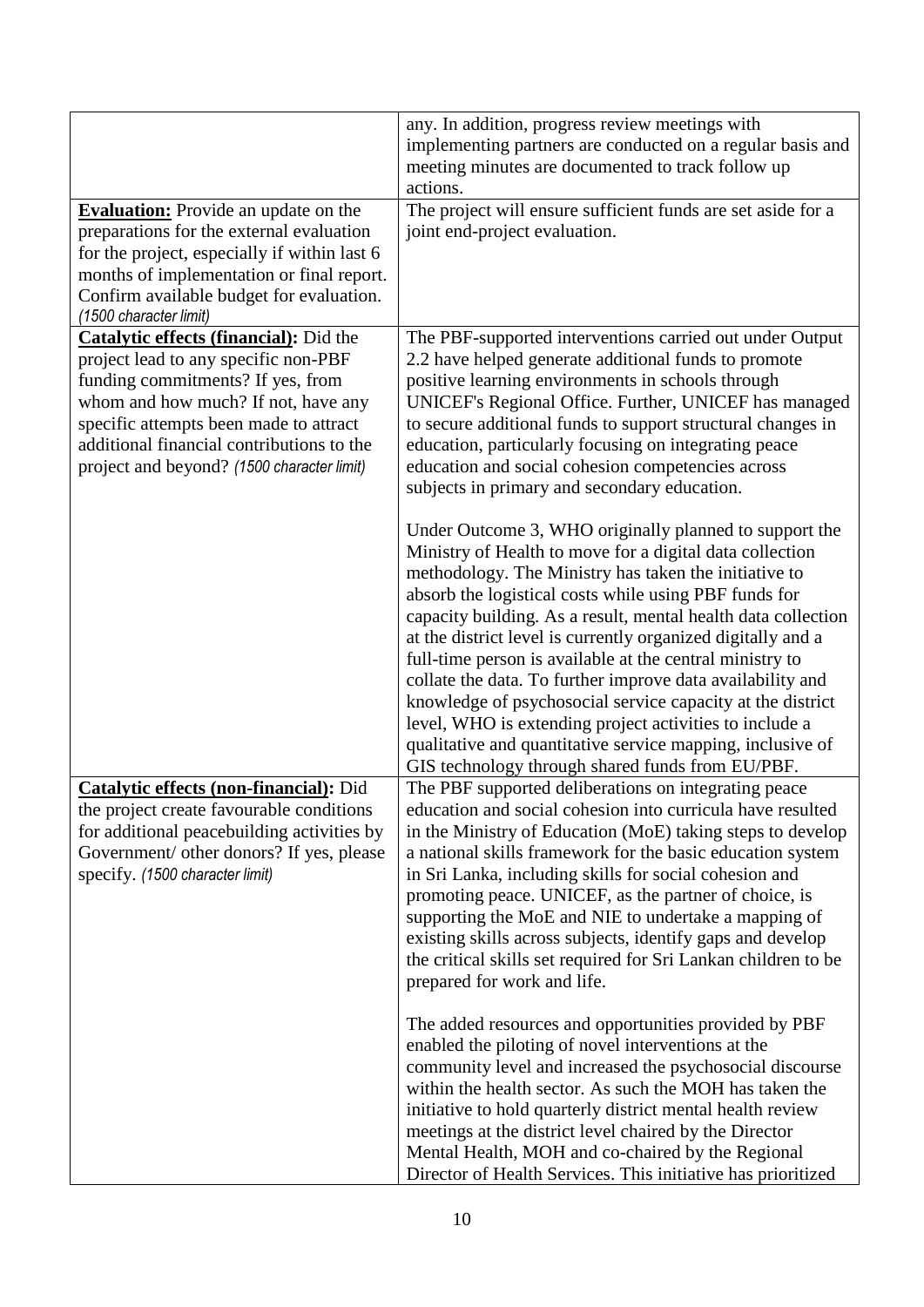|                                                                                                                                                                                                                              | MHPSS services in the districts and has facilitated<br>accountability and ownership of PBF MHPSS activities.                                                                                                                                                                                                                                                                                                                                                                                                                                                                                                                                                                                                                                                                                                                                                                                                               |
|------------------------------------------------------------------------------------------------------------------------------------------------------------------------------------------------------------------------------|----------------------------------------------------------------------------------------------------------------------------------------------------------------------------------------------------------------------------------------------------------------------------------------------------------------------------------------------------------------------------------------------------------------------------------------------------------------------------------------------------------------------------------------------------------------------------------------------------------------------------------------------------------------------------------------------------------------------------------------------------------------------------------------------------------------------------------------------------------------------------------------------------------------------------|
|                                                                                                                                                                                                                              | The growing focus on MHPSS has led to the creation of<br>Communities of Practice (CoP) by GIZ Sri Lanka, where<br>practitioners come together to discuss ideas, challenges and<br>lessons learnt. As active members of CoP, WHO and<br>UNICEF have used the platform to share the PBF project<br>interventions, outcomes and lessons learnt. As a result, the<br>organizations working in this field are updated on latest<br>project                                                                                                                                                                                                                                                                                                                                                                                                                                                                                      |
| <b>Exit strategy/ sustainability:</b> What steps<br>have been taken to prepare for end of<br>project and help ensure sustainability of<br>the project results beyond PBF support<br>for this project? (1500 character limit) | Under Outcome 2, PBF-supported interventions in<br>universities are aligned with the UGC's overarching<br>strategy for combatting ragging and SGBV in universities.<br>Importantly, the project falls under the direct purview of<br>the UGC's Steering Committee, thereby ensuring<br>sustainability. The Positive Classroom Management<br>initiative is sustained through forming provincial<br>psychosocial working groups with multi-sector<br>stakeholders under the leadership of the Provincial<br>Departments of Education. Further, establishment of<br>provincial resource teams have ensured continuous support<br>and guidance to teachers on positive disciplinary measures.<br>Additionally, working with the School Disciplinary<br>Committees to identify school-level measures for<br>combating bullying and violent behaviour will help ensure<br>ownership and continuity of the activities in schools. |
|                                                                                                                                                                                                                              | All interventions under outcome 3 have been rolled-out in<br>collaboration with the MOH and the National Authority on<br>Tobacco and Alcohol at central and regional levels -<br>thereby ensuring ownership and sustainability. For<br>example, the Manohari trainees continue to train<br>community members under the purview of the MoH.<br>Regular District Mental Health Review Meetings have<br>reinforced government ownership in monitoring and<br>evaluation of the programme and continuation of the<br>programme beyond project closure. WHO is also<br>facilitating the inclusion of community organizations into<br>these meetings to enhance collaboration at district<br>level.                                                                                                                                                                                                                              |
| <b>Risk taking:</b> Describe how the project<br>has responded to risks that threatened the<br>achievement of results. Identify any new<br>risks that have emerged since the last<br>report. (1500 character limit)           | Outcome 1 saw the realisation of several risks, including<br>the cancelation of several activities planned as a result of<br>the cabinet reshuffles and changes in priorities /<br>commitment to the reconciliation agenda. The project has<br>had to adapt its approach and work with selected<br>Government sector champions and civil society<br>organisations to be able to continue to push towards<br>results. The recent political crisis that remained unresolved<br>at the time of reporting may also have significant bearing                                                                                                                                                                                                                                                                                                                                                                                    |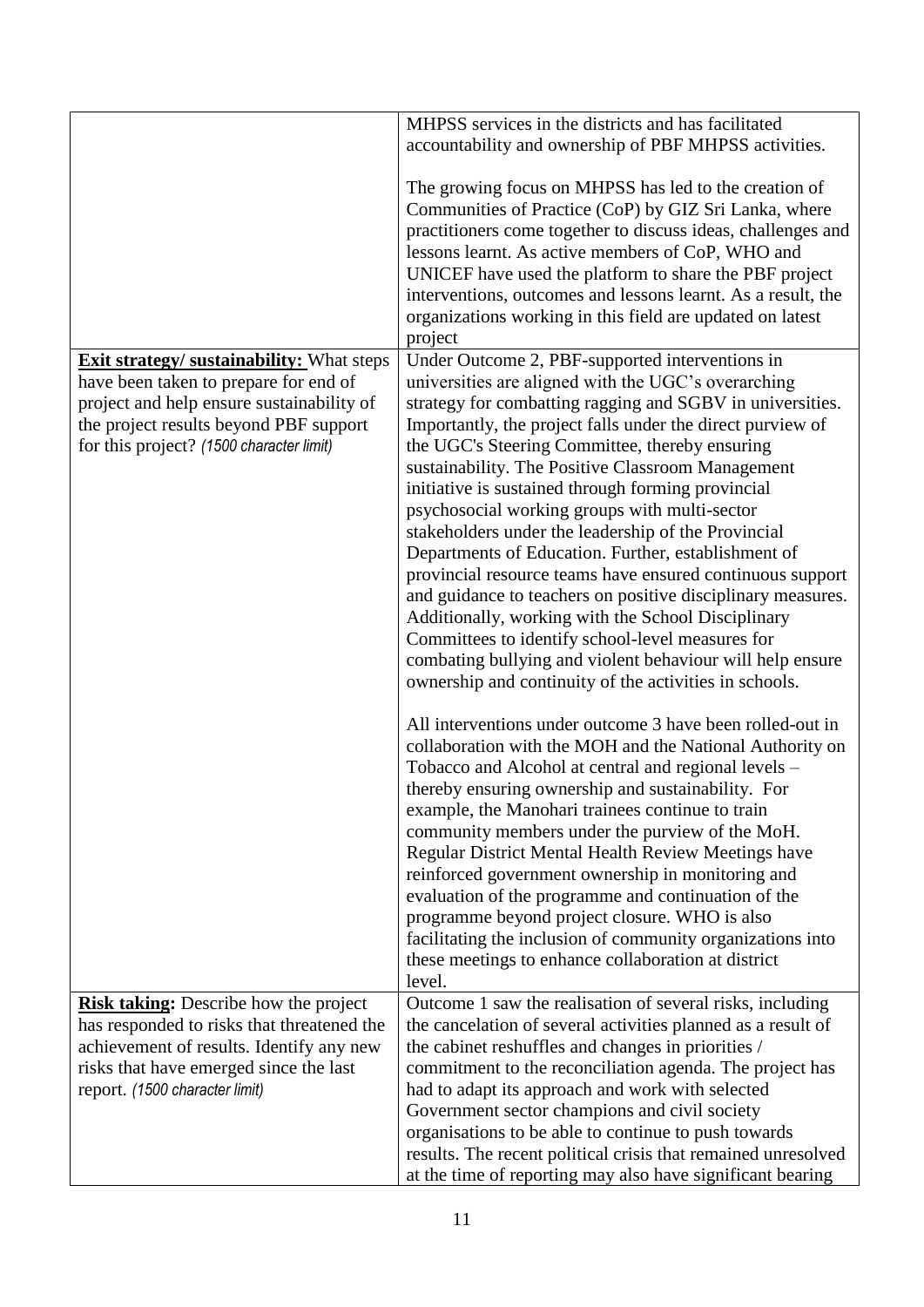|                                                                                                                                                                                                      | on the project going forward.                                                                                                                                                                                                                                                                                                                                                                                                                                                                                                                                                                                                                                                                                                                                                                                                                                                         |
|------------------------------------------------------------------------------------------------------------------------------------------------------------------------------------------------------|---------------------------------------------------------------------------------------------------------------------------------------------------------------------------------------------------------------------------------------------------------------------------------------------------------------------------------------------------------------------------------------------------------------------------------------------------------------------------------------------------------------------------------------------------------------------------------------------------------------------------------------------------------------------------------------------------------------------------------------------------------------------------------------------------------------------------------------------------------------------------------------|
| Gender equality: In the reporting<br>period, which activities have taken place<br>with a specific focus on addressing issues<br>of gender equality or women's<br>empowerment? (1500 character limit) | Gender is mainstreamed in programming across all<br>outcome areas. UNICEF ensures that the specific needs of<br>both girls and boys are taken into consideration in research,<br>evidence-based programming and monitoring. For<br>instance, the interventions to combat corporal punishment<br>and bullying in schools include behaviour change<br>communication messages to address social norms around<br>the disciplinary approaches used with boys and girls, the<br>impact this has on their wellbeing and the perpetuation of<br>violence in society. In addition, the study conducted in the<br>universities in itself has a strong focus on gender related<br>issues. The study findings will help the UGC to develop<br>specific actions to address gender related issues and to<br>promote gender equity and equality not only among<br>students but also among its staff. |
|                                                                                                                                                                                                      | WHO's community-based interventions related to violence<br>prevention focuses on the engagement of female<br>community leaders to voice the issues faced by women in<br>their respective societies, and facilitate their participation<br>in discussions and decision-making on issues that affect<br>their lives. At the same time, WHO is taking steps to<br>include male community leaders as equal partners in the<br>efforts to prevent violence and protect those affected by it.                                                                                                                                                                                                                                                                                                                                                                                               |
| <b>Other:</b> Are there any other issues<br>concerning project implementation that<br>you want to share, including any capacity<br>needs of the recipient organizations?<br>(1500 character limit)   |                                                                                                                                                                                                                                                                                                                                                                                                                                                                                                                                                                                                                                                                                                                                                                                                                                                                                       |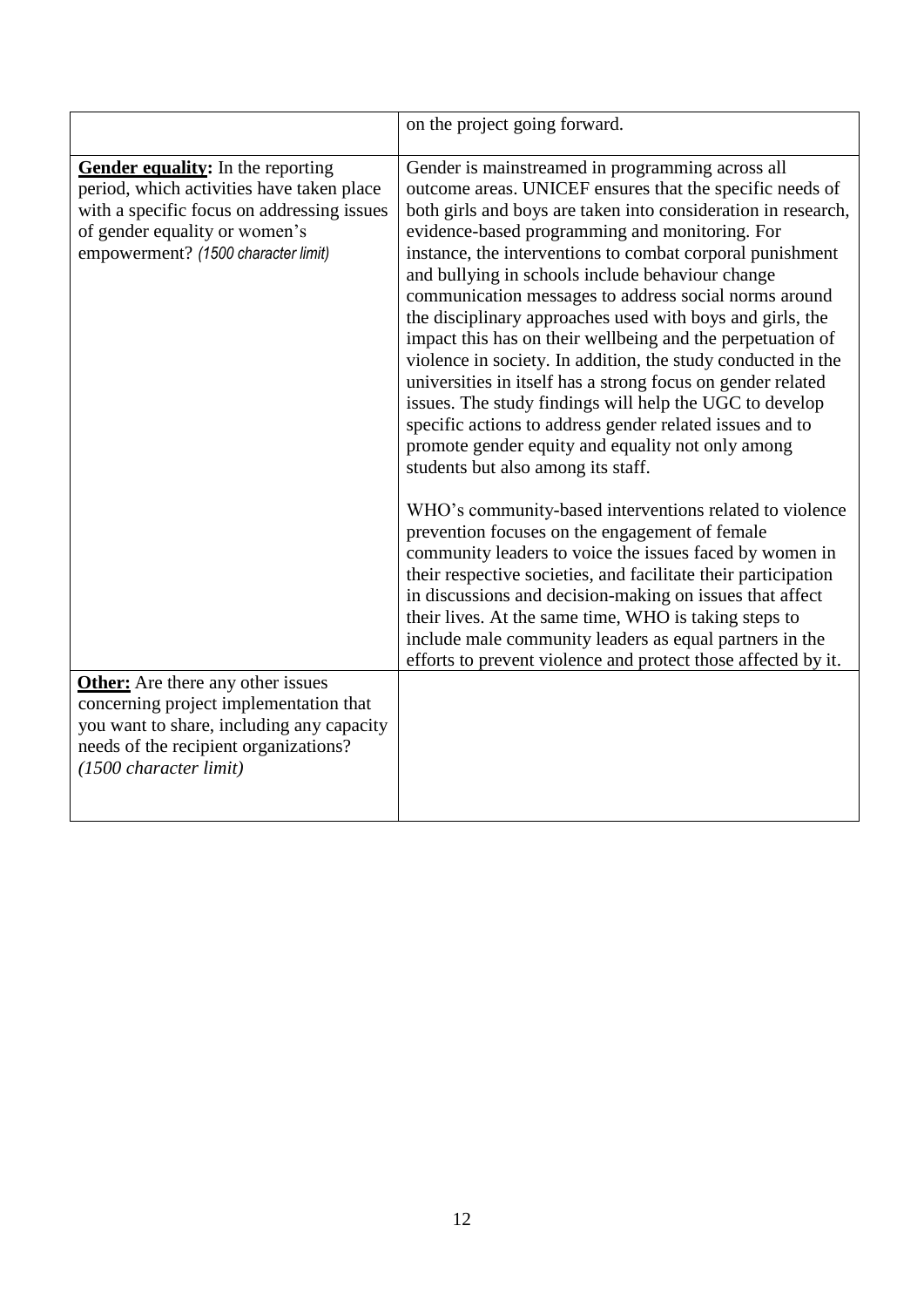**1.3 INDICATOR BASED PERFORMANCE ASSESSMENT***: Using the Project Results Framework as per the approved project document or any amendments- provide an update on the achievement of key indicators at both the outcome and output level in the table below (if your project has more*  indicators than provided in the table, select the most relevant ones with most relevant progress to highlight). Where it has not been possible to collect data on *indicators, state this and provide any explanation.* Provide gender and age disaggregated data. (300 characters max per entry)

|                  | <b>Performance</b>   | <b>Indicator</b> | End of           | <b>Current indicator</b> | <b>Reasons for Variance/ Delay</b>       | <b>Adjustment of</b>  |
|------------------|----------------------|------------------|------------------|--------------------------|------------------------------------------|-----------------------|
|                  | <b>Indicators</b>    | <b>Baseline</b>  | project          | progress                 | (if any)                                 | target (if any)       |
|                  |                      |                  | <b>Indicator</b> |                          |                                          |                       |
|                  |                      |                  | <b>Target</b>    |                          |                                          |                       |
| <b>Outcome 1</b> | Indicator 1.1        | $\Omega$         | At least 1       | Work with ONUR           | Work with the Ministry of Reconciliation | Work with ONUR        |
| Processes        | Nationally           |                  |                  | and partner CSOs         | and National Integration (MNIR) on       | may encounter         |
| and              | endorsed platforms   |                  |                  | on setting up            | national platform for dialogue and a     | further challenges    |
| mechanisms       | for reconciliation,  |                  |                  | district level           | reconciliation score card for the public | as a result of the    |
| promoting        | linking processes    |                  |                  | dialogue platforms       | sector was cancelled due to a cabinet    | current political     |
| social           | adopted by various   |                  |                  | encountered              | reshuffle and change in Government's     | situation. ONUR       |
| cohesion and     | government and       |                  |                  | several delays and       | priorities.                              | has requested for     |
| conflict         | non-government       |                  |                  | needed                   |                                          | engagement to be      |
| prevention,      | institutions at      |                  |                  | reconceptualizatio       |                                          | stalled until there   |
| including        | national,            |                  |                  | n. Further               |                                          | is further clarity in |
| through          | subnational and      |                  |                  | challenges were          |                                          | relation to the       |
| dialogue and     | local levels created |                  |                  | also encountered         |                                          | status of the         |
| early            |                      |                  |                  | in relation to fund      |                                          | institution.          |
| warning,         |                      |                  |                  | transfer resulting       |                                          |                       |
| institutionali   |                      |                  |                  | in consensus being       |                                          |                       |
| zed at           |                      |                  |                  | reached only in          |                                          |                       |
| national and     |                      |                  |                  | September.               |                                          |                       |
| sub-national     | Indicator 1.2        | $\Omega$         | At least 1       | Work with ONUR           |                                          | Work with ONUR        |
| levels           | Pilot approach/es    |                  |                  | and CSOs on              |                                          | may encounter         |
|                  | formally             |                  |                  | setting up district      |                                          | further challenges    |
|                  | adopted/incorporat   |                  |                  | level dialogue           |                                          | as a result of the    |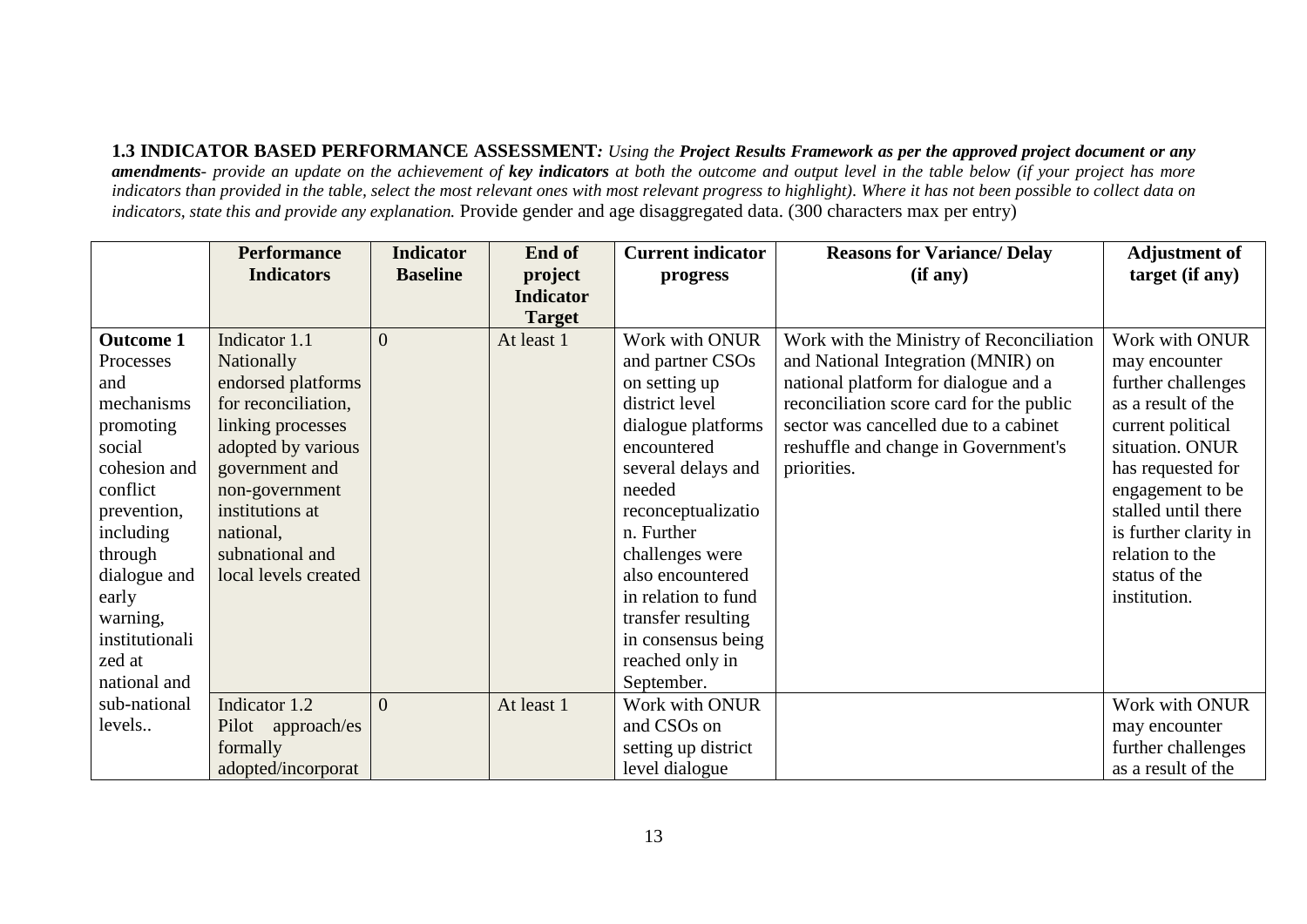|                                                                                                                                                                     | <b>Performance</b><br><b>Indicators</b>                                                                                                                      | <b>Indicator</b><br><b>Baseline</b> | End of<br>project<br><b>Indicator</b> | <b>Current indicator</b><br>progress                                                                                                                                                                                                                                         | <b>Reasons for Variance/ Delay</b><br>(if any)                                                                 | <b>Adjustment of</b><br>target (if any)                                                                                                                                           |
|---------------------------------------------------------------------------------------------------------------------------------------------------------------------|--------------------------------------------------------------------------------------------------------------------------------------------------------------|-------------------------------------|---------------------------------------|------------------------------------------------------------------------------------------------------------------------------------------------------------------------------------------------------------------------------------------------------------------------------|----------------------------------------------------------------------------------------------------------------|-----------------------------------------------------------------------------------------------------------------------------------------------------------------------------------|
|                                                                                                                                                                     |                                                                                                                                                              |                                     | <b>Target</b>                         |                                                                                                                                                                                                                                                                              |                                                                                                                |                                                                                                                                                                                   |
|                                                                                                                                                                     | ed by government<br>and civil society<br>sustainable<br>into<br>local dialogue and<br>early<br>warning<br>mechanisms.                                        |                                     |                                       | platforms<br>encountered<br>several delays and<br>needed<br>reconceptualizatio<br>n. However, was<br>restarted in<br>September.                                                                                                                                              |                                                                                                                | current political<br>situation. ONUR<br>has requested for<br>engagement to be<br>stalled until there<br>is further clarity in<br>relation to the<br>status of the<br>institution. |
|                                                                                                                                                                     | Indicator 1.3                                                                                                                                                |                                     |                                       |                                                                                                                                                                                                                                                                              |                                                                                                                |                                                                                                                                                                                   |
| Output 1.1<br>Key<br>institutions<br>promote<br>peacebuildin<br>g and<br>reconciliatio<br>n at the<br>national and<br>subnational<br>levels in line<br>with the PPP | Indicator 1.1.1<br># of policies and<br>plans developed or<br>revised by key<br>institutions that are<br>informed by the<br>technical<br>support<br>provided | $\Omega$                            | 3                                     | While not strictly a<br>policy, UNDP has<br>succeeded in<br>introducing a<br>mandatory conflict<br>sensitivity and<br>social cohesion<br>course for rollout<br>with fresh recruits<br>to the<br>administrative<br>services. UNDP<br>has also developed<br>training curricula | UNDP is also providing ONUR with<br>technical support to finalise their<br>curricula for dialogue initiatives. |                                                                                                                                                                                   |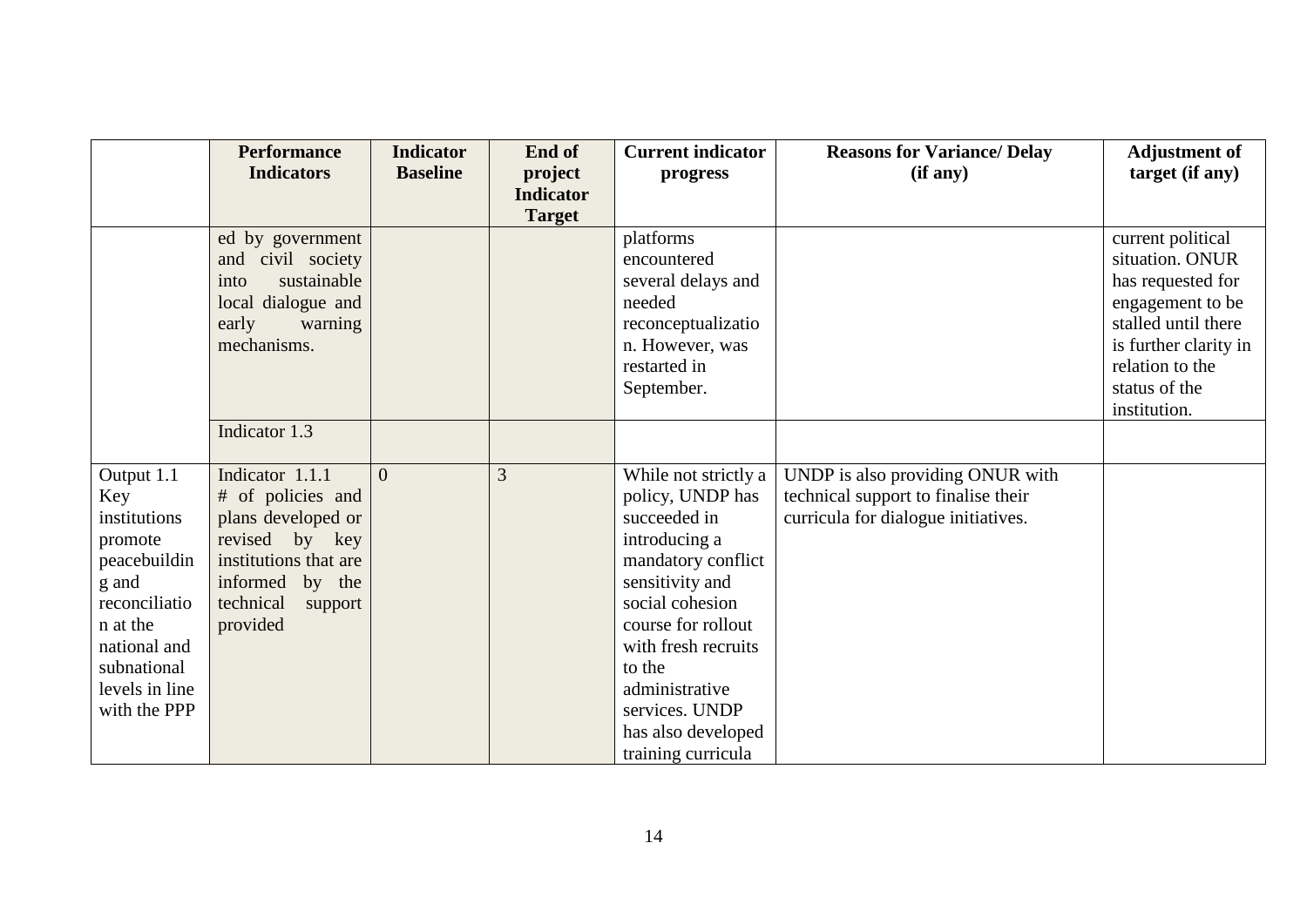|                                          | <b>Performance</b><br><b>Indicators</b>                                                                                                                                                      | <b>Indicator</b><br><b>Baseline</b> | End of<br>project<br><b>Indicator</b><br><b>Target</b> | <b>Current indicator</b><br>progress                                                                                                                                                                                                                                                                                                          | <b>Reasons for Variance/ Delay</b><br>(if any)                                                                                                                                | <b>Adjustment of</b><br>target (if any)               |
|------------------------------------------|----------------------------------------------------------------------------------------------------------------------------------------------------------------------------------------------|-------------------------------------|--------------------------------------------------------|-----------------------------------------------------------------------------------------------------------------------------------------------------------------------------------------------------------------------------------------------------------------------------------------------------------------------------------------------|-------------------------------------------------------------------------------------------------------------------------------------------------------------------------------|-------------------------------------------------------|
|                                          |                                                                                                                                                                                              |                                     |                                                        | for state media and<br>has piloted it<br>successfully with<br>Rupavahini.                                                                                                                                                                                                                                                                     |                                                                                                                                                                               |                                                       |
|                                          | Indicator 1.1.2<br>of<br>Production<br>knowledge<br>product/s<br>that<br>describe processes<br>undertaken<br>and<br>key<br>lessons<br>learned<br>together<br>with<br>stakeholder<br>feedback | $\Omega$                            | 3                                                      | 1. The social<br>media monitoring<br>process will be<br>devloped into a<br>knowledge product<br>in terms of broader<br>usage and utility.<br>2. A political<br>analysis of the<br>reconciliation<br>process visavis the<br>broader political<br>enviroment, is<br>being carried out<br>in order to reflect<br>on strategies going<br>forward. | A report of an assessment of state media<br>appetite to be a driver for reforms and<br>reconciliation; and the curriculum and<br>approach adopted for Rupavahini<br>Trainings |                                                       |
| Output 1.2<br>Civil society<br>and local | Indicator 1.2.1<br>#<br>of<br>pilot<br>approaches tested                                                                                                                                     | $\overline{0}$                      | 3                                                      | Work with ONUR<br>and CSOs on<br>setting up district                                                                                                                                                                                                                                                                                          |                                                                                                                                                                               | Work with ONUR<br>may encounter<br>further challenges |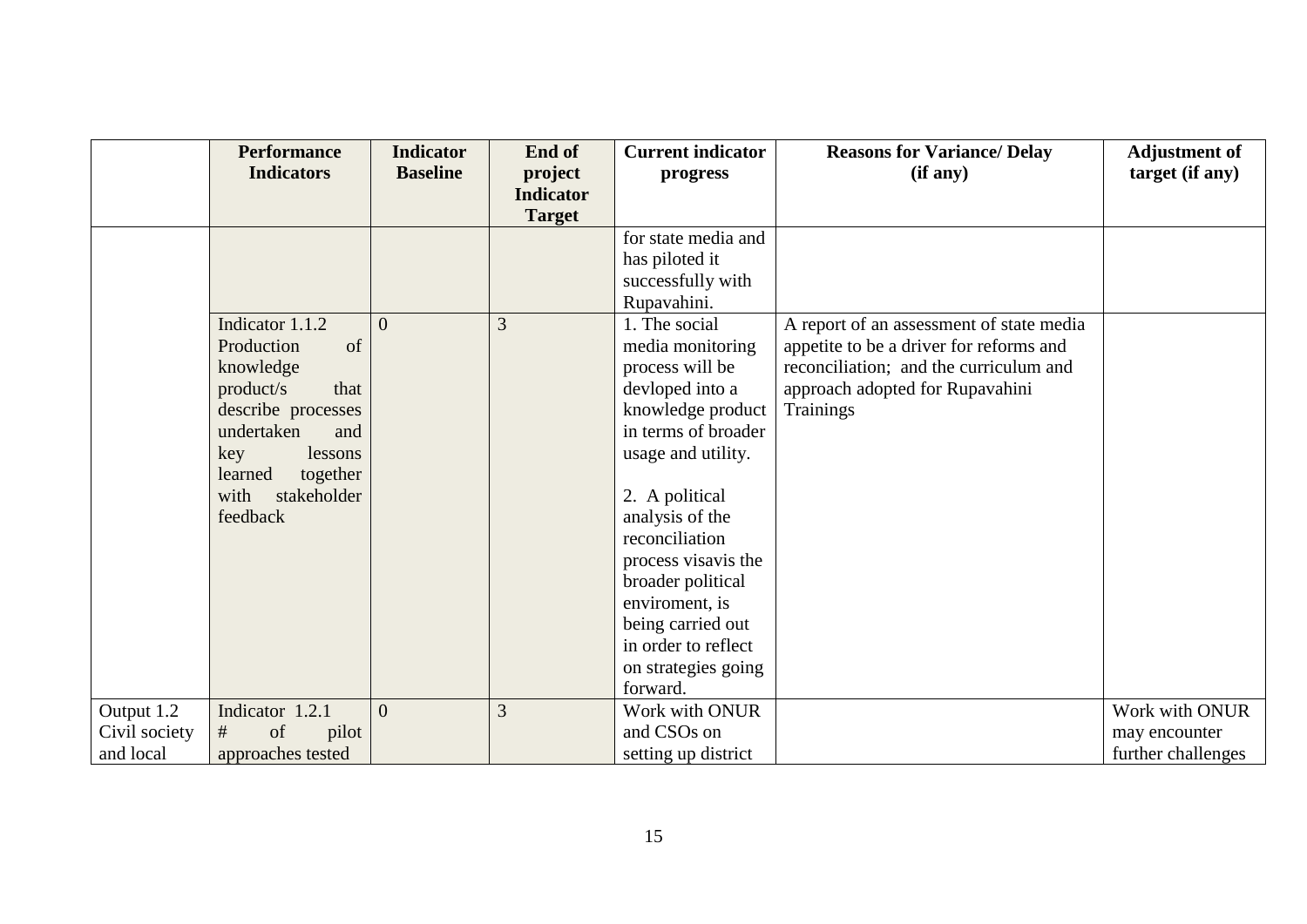|                  | <b>Performance</b>            | <b>Indicator</b> | End of           | <b>Current indicator</b> | <b>Reasons for Variance/ Delay</b>       | <b>Adjustment of</b>  |
|------------------|-------------------------------|------------------|------------------|--------------------------|------------------------------------------|-----------------------|
|                  | <b>Indicators</b>             | <b>Baseline</b>  | project          | progress                 | (if any)                                 | target (if any)       |
|                  |                               |                  | <b>Indicator</b> |                          |                                          |                       |
|                  |                               |                  | <b>Target</b>    |                          |                                          |                       |
| authorities      |                               |                  |                  | level dialogue           |                                          | as a result of the    |
| pilot and        |                               |                  |                  | platforms                |                                          | current political     |
| scale up         |                               |                  |                  | encountered              |                                          | situation. ONUR       |
| dialogue and     |                               |                  |                  | several delays and       |                                          | has requested for     |
| early            |                               |                  |                  | needed                   |                                          | engagement to be      |
| warning          |                               |                  |                  | reconceptualizatio       |                                          | stalled until there   |
| mechanisms       |                               |                  |                  | n. However, was          |                                          | is further clarity in |
| to address       |                               |                  |                  | restarted in             |                                          | relation to the       |
| existing and     |                               |                  |                  | September.               |                                          | status of the         |
| emerging         |                               |                  |                  |                          |                                          | institution.          |
| conflicts in     | Indicator 1.2.2               | n/a              | Active           | Activity has not         | This activity has been challenged with   |                       |
| targeted         | Feedback<br>from              |                  | feedback and     | commenced yet            | continues shifting of government's       |                       |
| locations.       | participants<br>and           |                  | based on         |                          | priorities and related cabinet resuffle. |                       |
|                  | stakeholders<br>key           |                  | which steps      |                          |                                          |                       |
|                  | the<br>pilot<br><sub>on</sub> |                  | will be jointly  |                          |                                          |                       |
|                  | approaches                    |                  | taken to         |                          |                                          |                       |
|                  |                               |                  | formalize        |                          |                                          |                       |
|                  |                               |                  | selected         |                          |                                          |                       |
|                  |                               |                  | approaches       |                          |                                          |                       |
| Output 1.3       | Indicator 1.3.1               |                  |                  |                          |                                          |                       |
|                  |                               |                  |                  |                          |                                          |                       |
|                  | Indicator 1.3.2               |                  |                  |                          |                                          |                       |
| <b>Outcome 2</b> | Indicator 2.1                 | 2016             | <b>TBD</b>       |                          |                                          |                       |
| Education        | % of people that              | 21% strongly     |                  |                          |                                          |                       |
| system           | feel that people              | agree            |                  |                          |                                          |                       |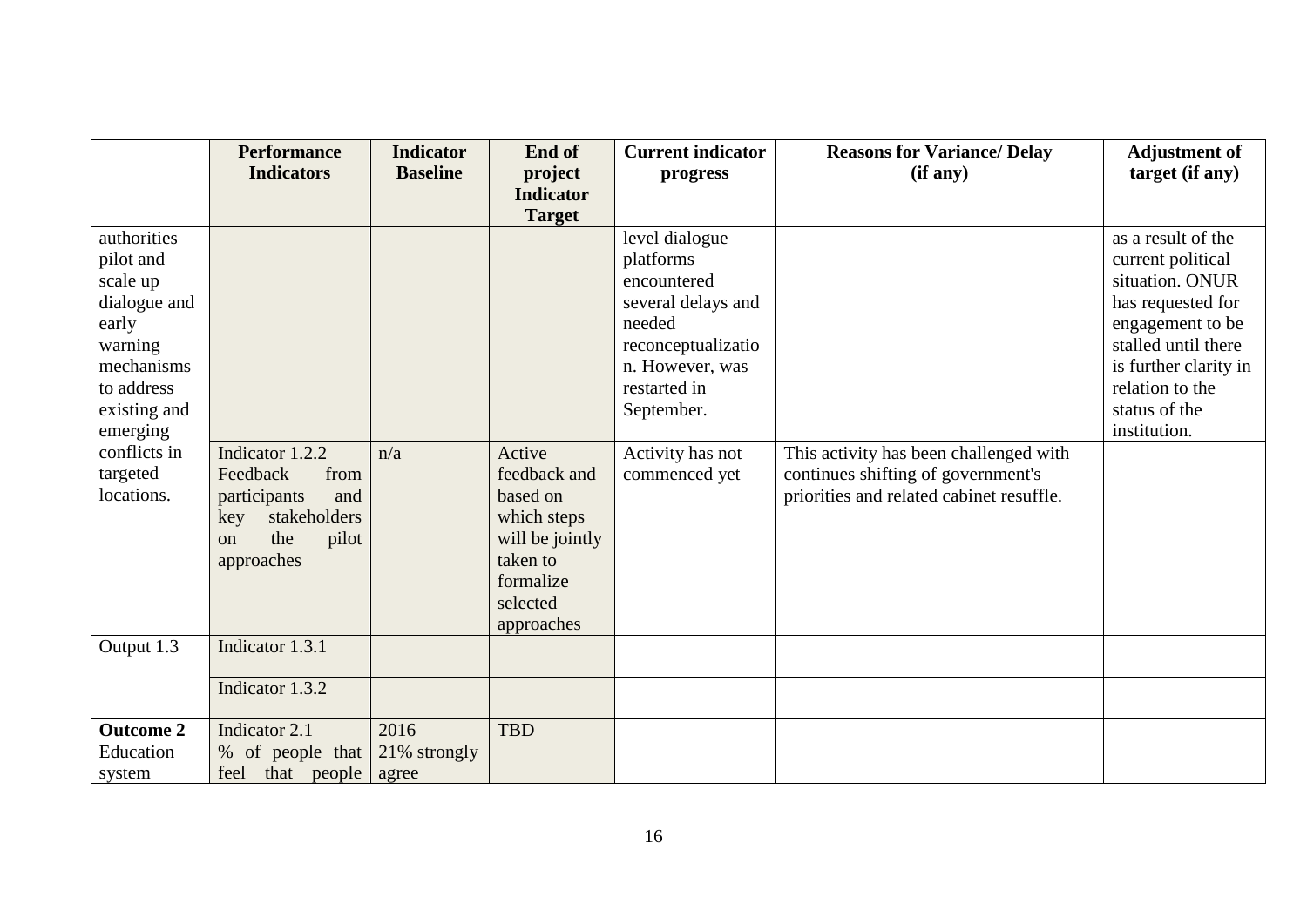|                                                                                                                                                    | <b>Performance</b><br><b>Indicators</b>                                                                                                                                                | <b>Indicator</b><br><b>Baseline</b>  | End of<br>project                   | <b>Current indicator</b><br>progress                                                                                                                                                                               | <b>Reasons for Variance/ Delay</b><br>(if any)                                                                                                                                                                                                                                         | <b>Adjustment of</b><br>target (if any) |
|----------------------------------------------------------------------------------------------------------------------------------------------------|----------------------------------------------------------------------------------------------------------------------------------------------------------------------------------------|--------------------------------------|-------------------------------------|--------------------------------------------------------------------------------------------------------------------------------------------------------------------------------------------------------------------|----------------------------------------------------------------------------------------------------------------------------------------------------------------------------------------------------------------------------------------------------------------------------------------|-----------------------------------------|
|                                                                                                                                                    |                                                                                                                                                                                        |                                      | <b>Indicator</b><br><b>Target</b>   |                                                                                                                                                                                                                    |                                                                                                                                                                                                                                                                                        |                                         |
| supports<br>inter-<br>personal and<br>inter-group                                                                                                  | from other ethno-<br>religious<br>communities<br>are<br>trustworthy                                                                                                                    | 42%<br>somewhat<br>agree             |                                     |                                                                                                                                                                                                                    |                                                                                                                                                                                                                                                                                        |                                         |
| understandin<br>g and<br>interaction<br>among<br>teachers,<br>students,<br>parents and<br>communities                                              | Indicator 2.2<br>% of schools in the<br>targeted<br>areas<br>implementing<br>school level policy<br>recommendations.<br>[Policy on school]<br>peace/bullying]<br>Indicator 2.3         | <b>TBD</b>                           | <b>TBD</b>                          | Survey in targeted<br>schools have been<br>completed. Data<br>analysis which is<br>underway will help<br>decide on the<br>baseline and<br>target.                                                                  |                                                                                                                                                                                                                                                                                        |                                         |
| Output 2.1<br>Basic and<br>higher<br>education<br>curricula and<br>resource<br>materials are<br>revised and<br>implemented<br>to strengthen<br>the | Indicator 2.1.1<br><b>Basic</b><br>education<br>curricula<br>are<br>revised towards a<br>stronger focus on<br>peace<br>and<br>reconciliation<br>piloted and rolled<br>out nation-wide. | 1 subject in<br>primary<br>education | At least 1<br>additional<br>subject | Follow-up<br>discussions with<br>MoE and NIE<br>subject directors,<br>have identified<br>languages and<br>social sciences as<br>suitable subjects to<br>integrate peace and<br>social cohesion<br>competencies. To | Initial focus to strengthening the delivery<br>of social cohesion and peace education<br>concepts in Civic Education and History<br>subjects was later shifted towards<br>languages and geography to help ensure<br>wider coverage across selected subjects<br>in secondary education. |                                         |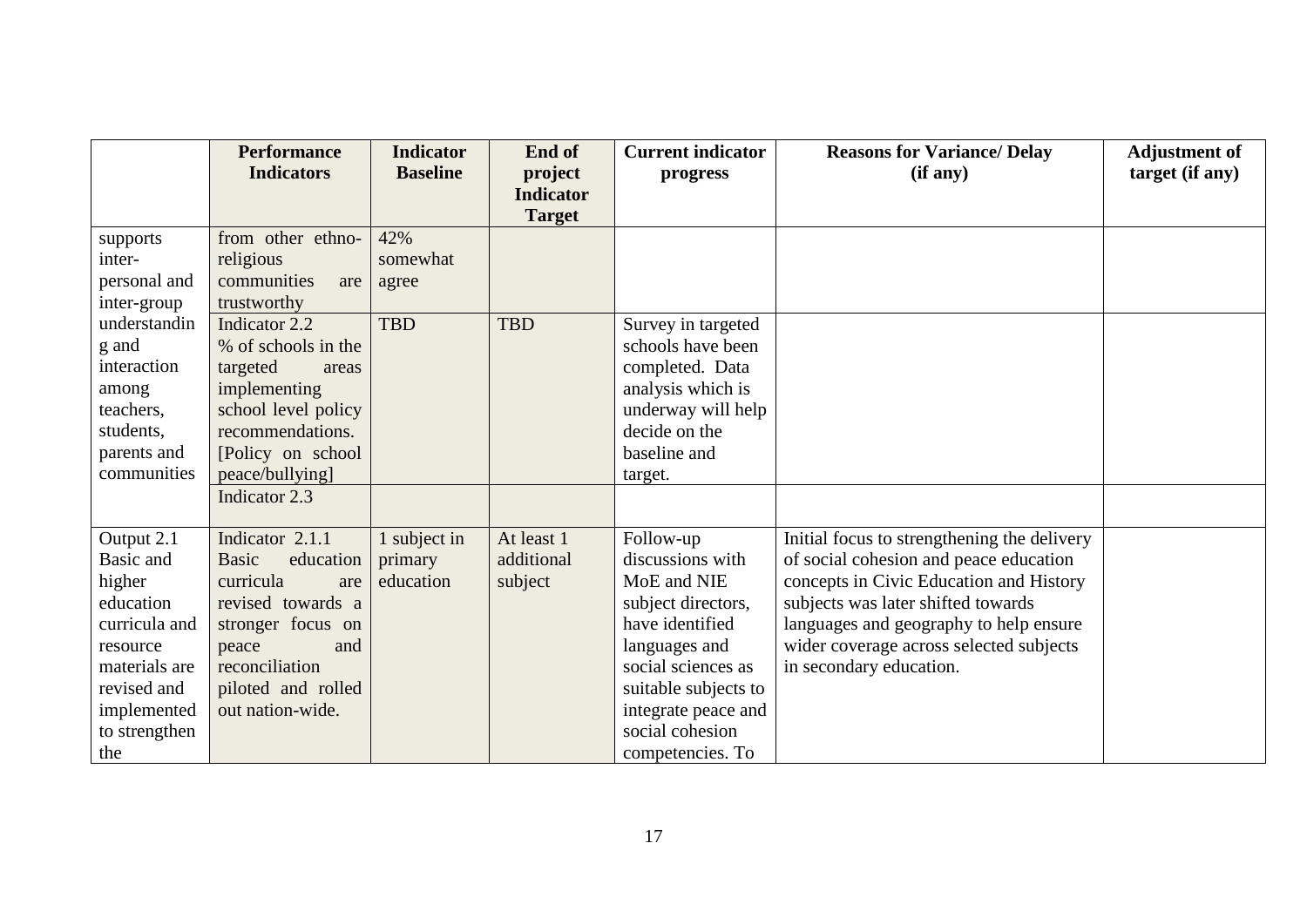|                | <b>Performance</b> | <b>Indicator</b> | End of           | <b>Current indicator</b> | <b>Reasons for Variance/ Delay</b> | <b>Adjustment of</b> |
|----------------|--------------------|------------------|------------------|--------------------------|------------------------------------|----------------------|
|                | <b>Indicators</b>  | <b>Baseline</b>  | project          | progress                 | (if any)                           | target (if any)      |
|                |                    |                  | <b>Indicator</b> |                          |                                    |                      |
|                |                    |                  | <b>Target</b>    |                          |                                    |                      |
| development    |                    |                  |                  | this effect, NIE         |                                    |                      |
| of             |                    |                  |                  | with UNICEF's            |                                    |                      |
| competencies   |                    |                  |                  | support has              |                                    |                      |
| related to the |                    |                  |                  | developed a              |                                    |                      |
| conflict       |                    |                  |                  | strategy.                |                                    |                      |
| resolution,    |                    |                  |                  | Preliminary work         |                                    |                      |
| civic          |                    |                  |                  | to commence              |                                    |                      |
| engagement,    |                    |                  |                  | immediately.             |                                    |                      |
| conflict       | Indicator 2.1.2    | $\Omega$         | Developed        | <b>UNICEF</b>            | Progressing as planned             |                      |
| prevention     | Module on Peace    |                  | and rolled to    | supported UGC's          |                                    |                      |
|                | education          |                  | all state        | national study on        |                                    |                      |
|                | developed<br>and   |                  | universities     | <b>Issues on Sexual</b>  |                                    |                      |
|                | for<br>rolled-out  |                  |                  | and GBV' in Sri          |                                    |                      |
|                | higher education   |                  |                  | Lankan                   |                                    |                      |
|                |                    |                  |                  | Universities is          |                                    |                      |
|                |                    |                  |                  | underway. The            |                                    |                      |
|                |                    |                  |                  | study findings will      |                                    |                      |
|                |                    |                  |                  | inform the content       |                                    |                      |
|                |                    |                  |                  | development for          |                                    |                      |
|                |                    |                  |                  | the module on            |                                    |                      |
|                |                    |                  |                  | Peace Education.         |                                    |                      |
|                | Indicator 2.2.1    | $\overline{0}$   | 50%              | In partnership with      | Progressing as planned             |                      |
| Output 2.2     | of<br>#<br>schools |                  |                  | the Provincial           |                                    |                      |
| Principals,    | having<br>action   |                  |                  | Department of            |                                    |                      |
| teachers and   | plans developed to |                  |                  | Education,               |                                    |                      |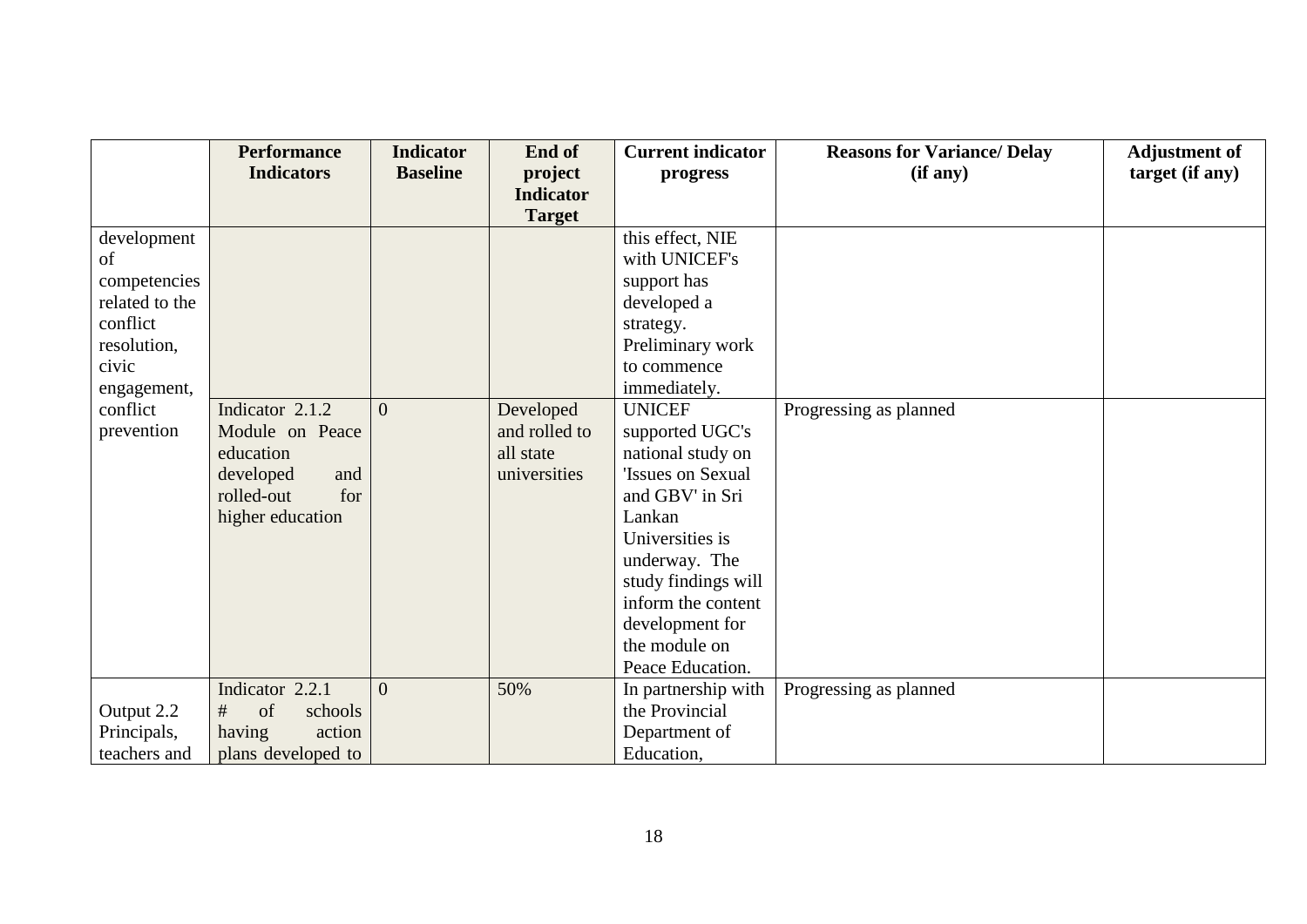|               | <b>Performance</b>   | <b>Indicator</b> | End of                            | <b>Current indicator</b> | <b>Reasons for Variance/ Delay</b>        | <b>Adjustment of</b> |
|---------------|----------------------|------------------|-----------------------------------|--------------------------|-------------------------------------------|----------------------|
|               | <b>Indicators</b>    | <b>Baseline</b>  | project                           | progress                 | (if any)                                  | target (if any)      |
|               |                      |                  | <b>Indicator</b><br><b>Target</b> |                          |                                           |                      |
| school        | and<br>prevent       |                  |                                   | <b>UNICEF</b> has        |                                           |                      |
| communities   | resolve<br>conflict, |                  |                                   | rolled-out thee          |                                           |                      |
| have          | and promote civic    |                  |                                   | programme on             |                                           |                      |
| enhanced      | engagement           |                  |                                   | promoting positive       |                                           |                      |
| capacities to |                      |                  |                                   | classroom                |                                           |                      |
| prevent and   |                      |                  |                                   | management in            |                                           |                      |
| resolve       |                      |                  |                                   | three target             |                                           |                      |
| conflict, and |                      |                  |                                   | provinces.               |                                           |                      |
| promote       | Indicator 2.2.2      | $\Omega$         | at least 50%                      | Survey in targeted       | The wider acceptance of physical          |                      |
| civic         | % of Principals,     |                  |                                   | schools is               | punishment among principal, teachers      |                      |
| engagement    | teachers<br>and      |                  |                                   | currently                | and school communities took intensive     |                      |
|               | school               |                  |                                   | underway to              | discussions to bring them on board with   |                      |
|               | communities          |                  |                                   | establish the            | the project. This caused delays in moving |                      |
|               | that they<br>report  |                  |                                   | baseline                 | with a full-fledged project.              |                      |
|               | enhanced<br>have     |                  |                                   |                          |                                           |                      |
|               | capacities<br>to     |                  |                                   |                          |                                           |                      |
|               | conflict<br>prevent  |                  |                                   |                          |                                           |                      |
|               | and<br>to<br>promote |                  |                                   |                          |                                           |                      |
|               | positive<br>conflict |                  |                                   |                          |                                           |                      |
|               | resolution           |                  |                                   |                          |                                           |                      |
|               | Indicator 2.3.1      | $\theta$         | at least 1                        | <b>UNICEF</b> has        | Progressing as planned                    |                      |
| Output 2.3    | No. of research      |                  |                                   | already supported        |                                           |                      |
|               | studies conducted    |                  |                                   | the UGC to               |                                           |                      |
|               | and disseminated     |                  |                                   | commission the           |                                           |                      |
|               |                      |                  |                                   | study on 'Issues of      |                                           |                      |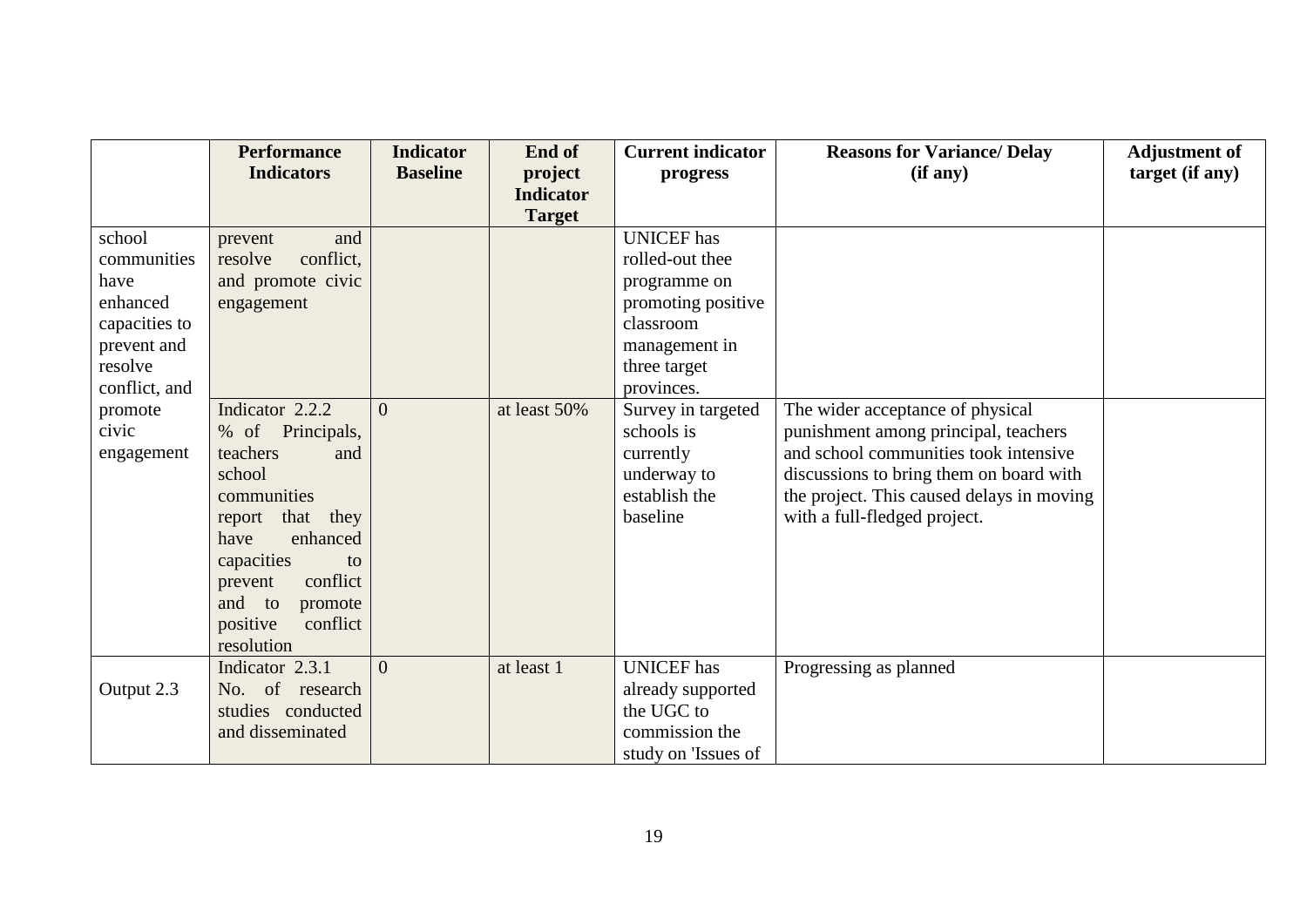| <b>Performance</b><br><b>Indicators</b> | <b>Indicator</b><br><b>Baseline</b> | End of<br>project<br><b>Indicator</b> | <b>Current indicator</b><br>progress | <b>Reasons for Variance/ Delay</b><br>(if any) | <b>Adjustment of</b><br>target (if any) |
|-----------------------------------------|-------------------------------------|---------------------------------------|--------------------------------------|------------------------------------------------|-----------------------------------------|
|                                         |                                     | <b>Target</b>                         |                                      |                                                |                                         |
|                                         |                                     |                                       | ragging and SGBV                     |                                                |                                         |
|                                         |                                     |                                       | in universities in                   |                                                |                                         |
|                                         |                                     |                                       | Sri Lanka'.                          |                                                |                                         |
|                                         |                                     |                                       | <b>UNICEF</b> through                |                                                |                                         |
|                                         |                                     |                                       | an independent                       |                                                |                                         |
|                                         |                                     |                                       | consultncy firm                      |                                                |                                         |
|                                         |                                     |                                       | has undertaken a                     |                                                |                                         |
|                                         |                                     |                                       | KAP study on                         |                                                |                                         |
|                                         |                                     |                                       | 'Bullying in                         |                                                |                                         |
|                                         |                                     |                                       | Schools'                             |                                                |                                         |
| Indicator 2.3.2                         | $\overline{2}$                      | at least 1                            | No policy/                           | Progressing as planned                         |                                         |
| # of policy and                         |                                     | additional                            | regulatory                           |                                                |                                         |
| regulatory                              |                                     |                                       | instruments                          |                                                |                                         |
| instruments                             |                                     |                                       | launched during                      |                                                |                                         |
| launched for Peace                      |                                     |                                       | the reporting                        |                                                |                                         |
|                                         |                                     |                                       | period. However,                     |                                                |                                         |
|                                         |                                     |                                       | the findings from                    |                                                |                                         |
|                                         |                                     |                                       | the UGC                              |                                                |                                         |
|                                         |                                     |                                       | commissioned                         |                                                |                                         |
|                                         |                                     |                                       | study will inform                    |                                                |                                         |
|                                         |                                     |                                       | the developmeth of                   |                                                |                                         |
|                                         |                                     |                                       | an action plan and                   |                                                |                                         |
|                                         |                                     |                                       | subsequently                         |                                                |                                         |
|                                         |                                     |                                       | inform policy                        |                                                |                                         |
|                                         |                                     |                                       | discussions at the                   |                                                |                                         |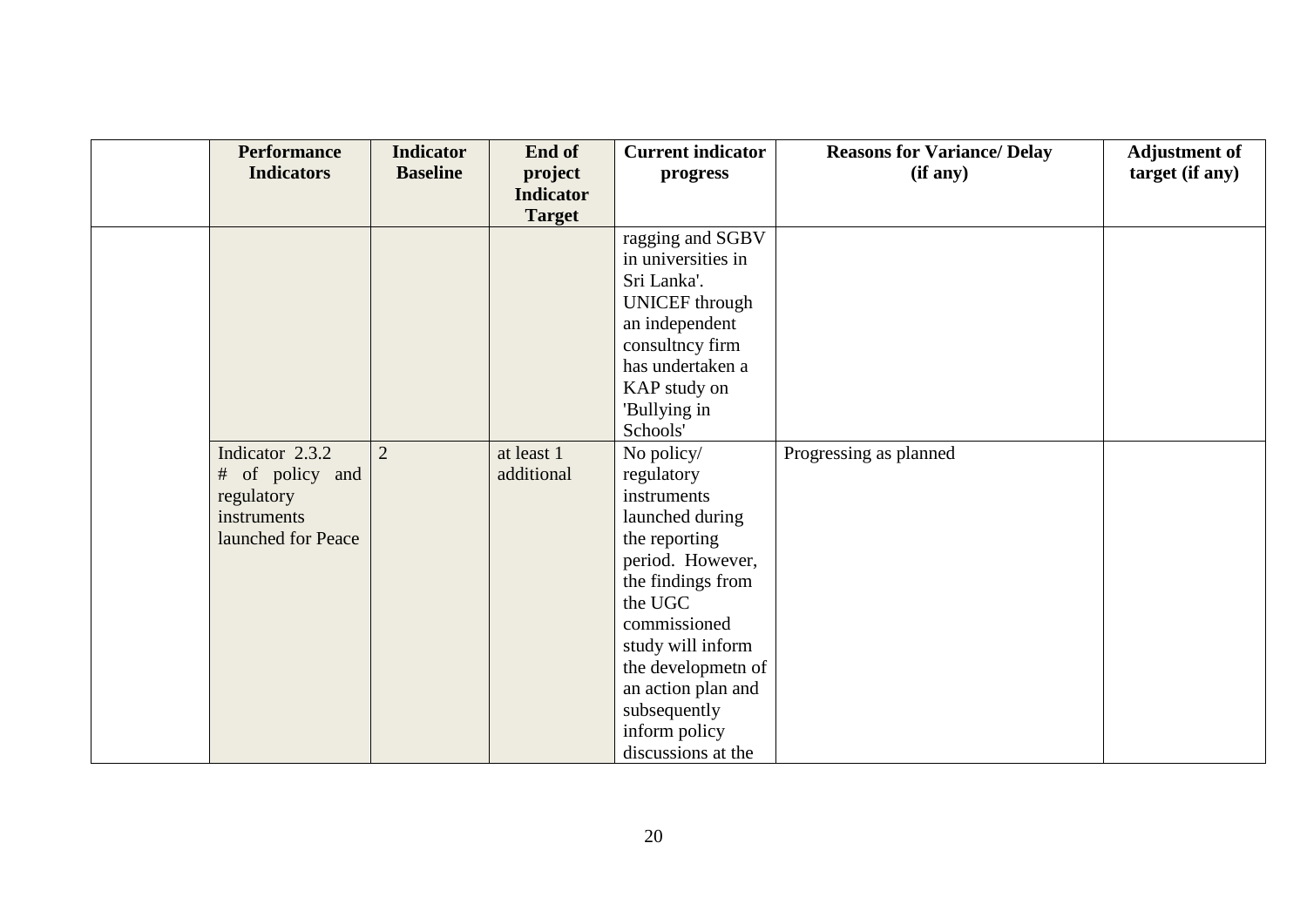|                  | <b>Performance</b>     | <b>Indicator</b> | End of           | <b>Current indicator</b>  | <b>Reasons for Variance/ Delay</b>        | <b>Adjustment of</b> |
|------------------|------------------------|------------------|------------------|---------------------------|-------------------------------------------|----------------------|
|                  | <b>Indicators</b>      | <b>Baseline</b>  | project          | progress                  | (if any)                                  | target (if any)      |
|                  |                        |                  | <b>Indicator</b> |                           |                                           |                      |
|                  |                        |                  | <b>Target</b>    |                           |                                           |                      |
|                  |                        |                  |                  | UGC.                      |                                           |                      |
| <b>Outcome 3</b> | Indicator 3.1          | $\theta$         | 100              | 64                        | The community-based violence              |                      |
| Conflict-        | % of participants      |                  |                  |                           | prevention programme is yet to be         |                      |
| related          | (gender                |                  |                  |                           | conducted in 1 district                   |                      |
| mental health    | disaggregated)         |                  |                  |                           |                                           |                      |
| issues are       | who<br>report          |                  |                  |                           |                                           |                      |
| addressed to     | positive behaviors     |                  |                  |                           |                                           |                      |
| reduce           | regarding conflict     |                  |                  |                           |                                           |                      |
| inequalities     | Indicator 3.2          |                  |                  |                           |                                           |                      |
| and promote      | Incidence<br>of        |                  |                  |                           |                                           |                      |
| greater state    | negative<br>coping     |                  |                  |                           |                                           |                      |
| and civic        | behaviours<br>in       |                  |                  |                           |                                           |                      |
| engagement       | focus Districts        |                  |                  |                           |                                           |                      |
| in               | Indicator 3.3          |                  |                  |                           |                                           |                      |
| reconciliatio    |                        |                  |                  |                           |                                           |                      |
| n processes      |                        |                  |                  |                           |                                           |                      |
| Output 3.1       | Indicator 3.1.1        | $\Omega$         | 4 districts      | <b>National Stratergy</b> | Discussions with the central and selected |                      |
| Coordination     | Adoption<br>of a       |                  |                  | on prevention of          | regional authorities is in progress. WHO  |                      |
| and              | Self-<br>Deliberate    |                  |                  | suicide and               | sought expertise from its collaborating   |                      |
| coherence        | Harm Prevention        |                  |                  | deliberate self-          | center in India to design this process.   |                      |
| among            | strategy at district   |                  |                  | harm being                | progressing on tract.                     |                      |
| offices          | level with attention   |                  |                  | finalized                 |                                           |                      |
| within State     | different<br>the<br>to |                  |                  |                           |                                           |                      |
| institutions at  | needs of women         |                  |                  |                           |                                           |                      |
| central,         | and men                |                  |                  |                           |                                           |                      |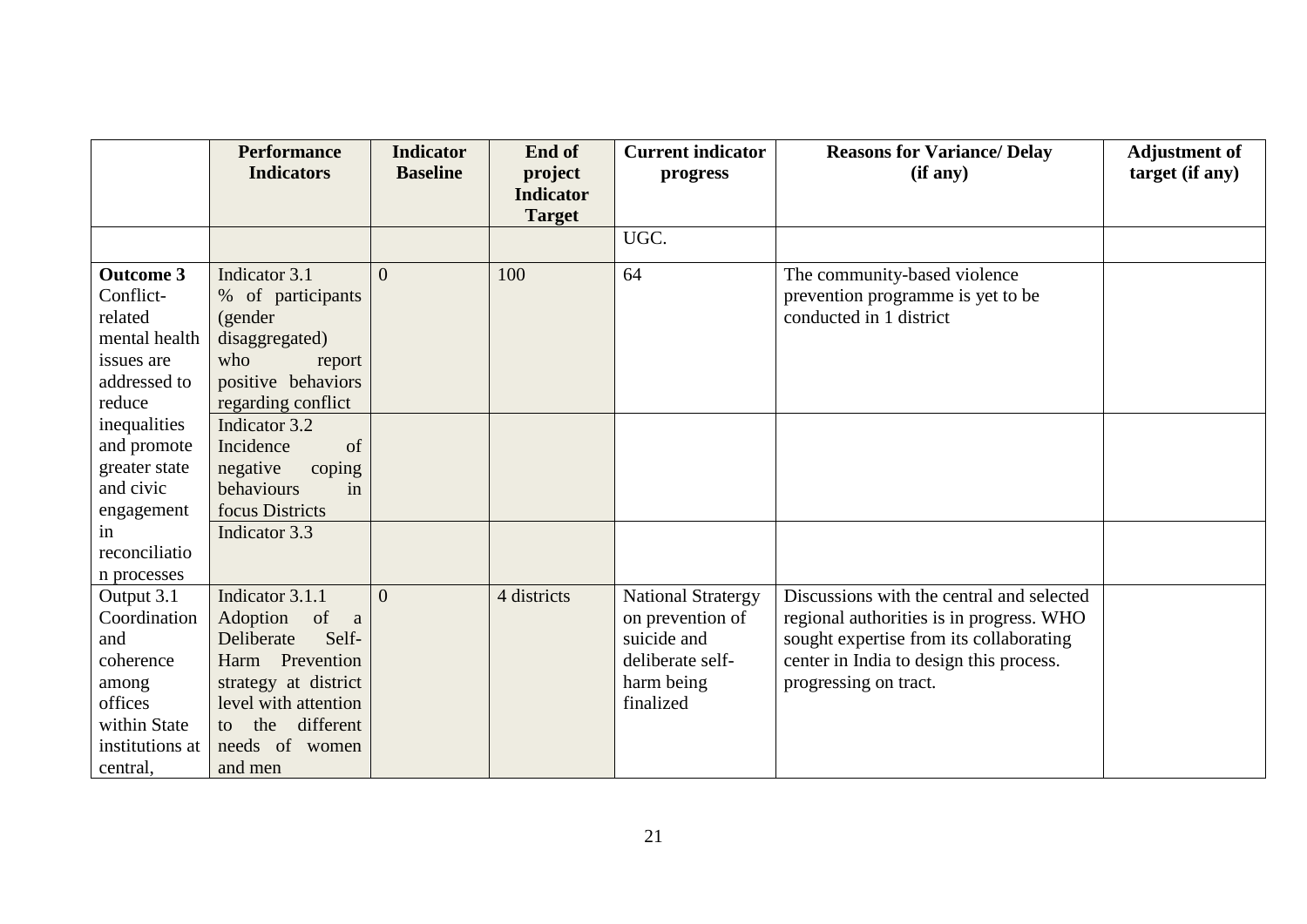|               | <b>Performance</b><br><b>Indicators</b> | <b>Indicator</b><br><b>Baseline</b> | End of<br>project | <b>Current indicator</b><br>progress | <b>Reasons for Variance/Delay</b><br>(if any) | <b>Adjustment of</b><br>target (if any)     |
|---------------|-----------------------------------------|-------------------------------------|-------------------|--------------------------------------|-----------------------------------------------|---------------------------------------------|
|               |                                         |                                     | <b>Indicator</b>  |                                      |                                               |                                             |
|               |                                         |                                     | <b>Target</b>     |                                      |                                               |                                             |
| provincial    | Indicator 3.1.2                         |                                     | 2 provinces       | <b>National Mental</b>               | Discussions with the central and              |                                             |
| and district  | Adoption<br>of<br><sub>a</sub>          |                                     |                   | <b>Health Action Plan</b>            | Provincial governments is in progress         |                                             |
| levels in     | Provincial Mental                       |                                     |                   | is currently being                   |                                               |                                             |
| delivering    | <b>Health Action Plan</b>               |                                     |                   | finalized                            |                                               |                                             |
| psychosocial  |                                         |                                     |                   |                                      |                                               |                                             |
| services      |                                         |                                     |                   |                                      |                                               |                                             |
| Output 3.2    | Indicator 3.2.1                         | $\Omega$                            |                   | Finalizing sample                    | The sample methodology has been               |                                             |
| Research and  | of<br>Availability                      |                                     |                   | size and selection                   | finalized with the support of Prof Gururaj    |                                             |
| analysis of   | National<br>gender                      |                                     |                   | methodology with                     | from National Instutute of Mental Health      |                                             |
| primary data  | disaggregated data                      |                                     |                   | the Department of                    | and Neuro Science, India. Training for        |                                             |
| inform        | on prevalence of                        |                                     |                   | Census and                           | enumerators will begin shortly.               |                                             |
| policies and  | Health<br>Mental                        |                                     |                   | <b>Statistics in Sri</b>             |                                               |                                             |
| programs      | issues                                  |                                     |                   | Lanka                                |                                               |                                             |
| towards       | Indicator 3.2.2                         | $\Omega$                            | At least 2        | 1 person full time                   |                                               | It appears that at                          |
| promoting     | <b>HR</b><br>Capacity                   |                                     | persons           |                                      |                                               | the current level of                        |
| mental health | developed<br>to                         |                                     |                   |                                      |                                               | data sophistication                         |
|               | address the data                        |                                     |                   |                                      |                                               | one fultime person<br>is sufficient for the |
|               | needs                                   |                                     |                   |                                      |                                               | Mental Health                               |
|               |                                         |                                     |                   |                                      |                                               | Unit.                                       |
| Output 3.3    | Indicator 3.3.1                         | $\Omega$                            | 200               | Training                             | Progressing as planned                        |                                             |
| Increased     | of people that<br>#                     |                                     |                   | conducted in 2                       |                                               |                                             |
| capacity at   | participated<br>have                    |                                     |                   | districts.                           |                                               |                                             |
| community-    | in the community-                       |                                     |                   |                                      |                                               |                                             |
| level to      | led<br>training on                      |                                     |                   |                                      |                                               |                                             |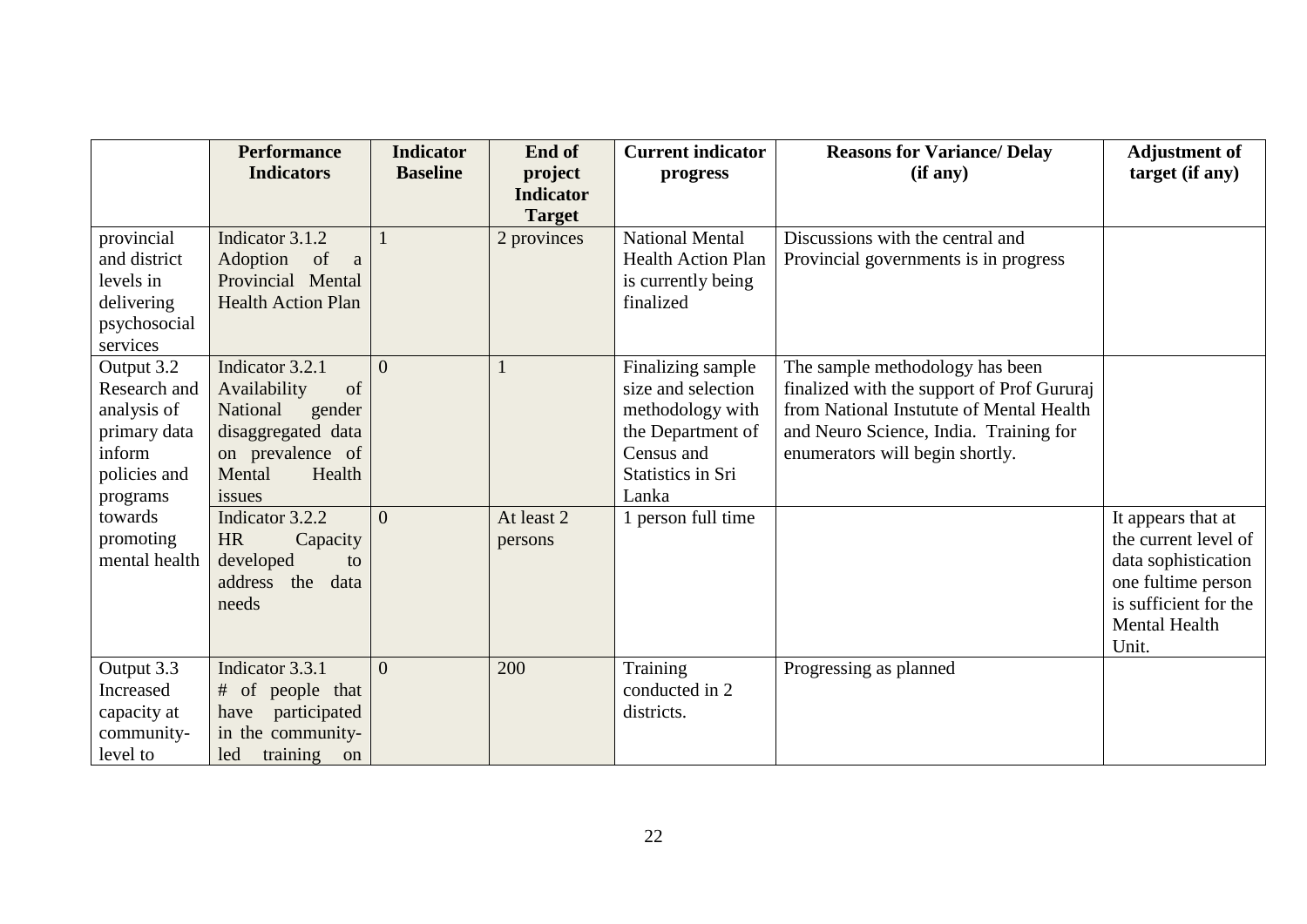|                      | <b>Performance</b> | <b>Indicator</b> | End of           | <b>Current indicator</b> | <b>Reasons for Variance/ Delay</b> | <b>Adjustment of</b> |
|----------------------|--------------------|------------------|------------------|--------------------------|------------------------------------|----------------------|
|                      | <b>Indicators</b>  | <b>Baseline</b>  | project          | progress                 | (if any)                           | target (if any)      |
|                      |                    |                  | <b>Indicator</b> |                          |                                    |                      |
|                      |                    |                  | <b>Target</b>    |                          |                                    |                      |
| promote              | peaceful           |                  |                  |                          |                                    |                      |
| more                 | approaches<br>to   |                  |                  |                          |                                    |                      |
| peaceful             | conflict           |                  |                  |                          |                                    |                      |
| approaches           | Indicator 3.3.2    |                  |                  |                          |                                    |                      |
| to conflict          |                    |                  |                  |                          |                                    |                      |
| within and           |                    |                  |                  |                          |                                    |                      |
| among<br>individuals |                    |                  |                  |                          |                                    |                      |
| <b>Outcome 4</b>     | Indicator 4.1      |                  |                  |                          |                                    |                      |
|                      | Indicator 4.2      |                  |                  |                          |                                    |                      |
|                      | Indicator 4.3      |                  |                  |                          |                                    |                      |
| Output 4.1           | Indicator 4.1.1    |                  |                  |                          |                                    |                      |
|                      | Indicator 4.1.2    |                  |                  |                          |                                    |                      |
| Output 4.2           | Indicator 4.2.1    |                  |                  |                          |                                    |                      |
|                      | Indicator 4.2.2    |                  |                  |                          |                                    |                      |
| Output 4.3           | Indicator 4.3.1    |                  |                  |                          |                                    |                      |
|                      | Indicator 4.3.2    |                  |                  |                          |                                    |                      |